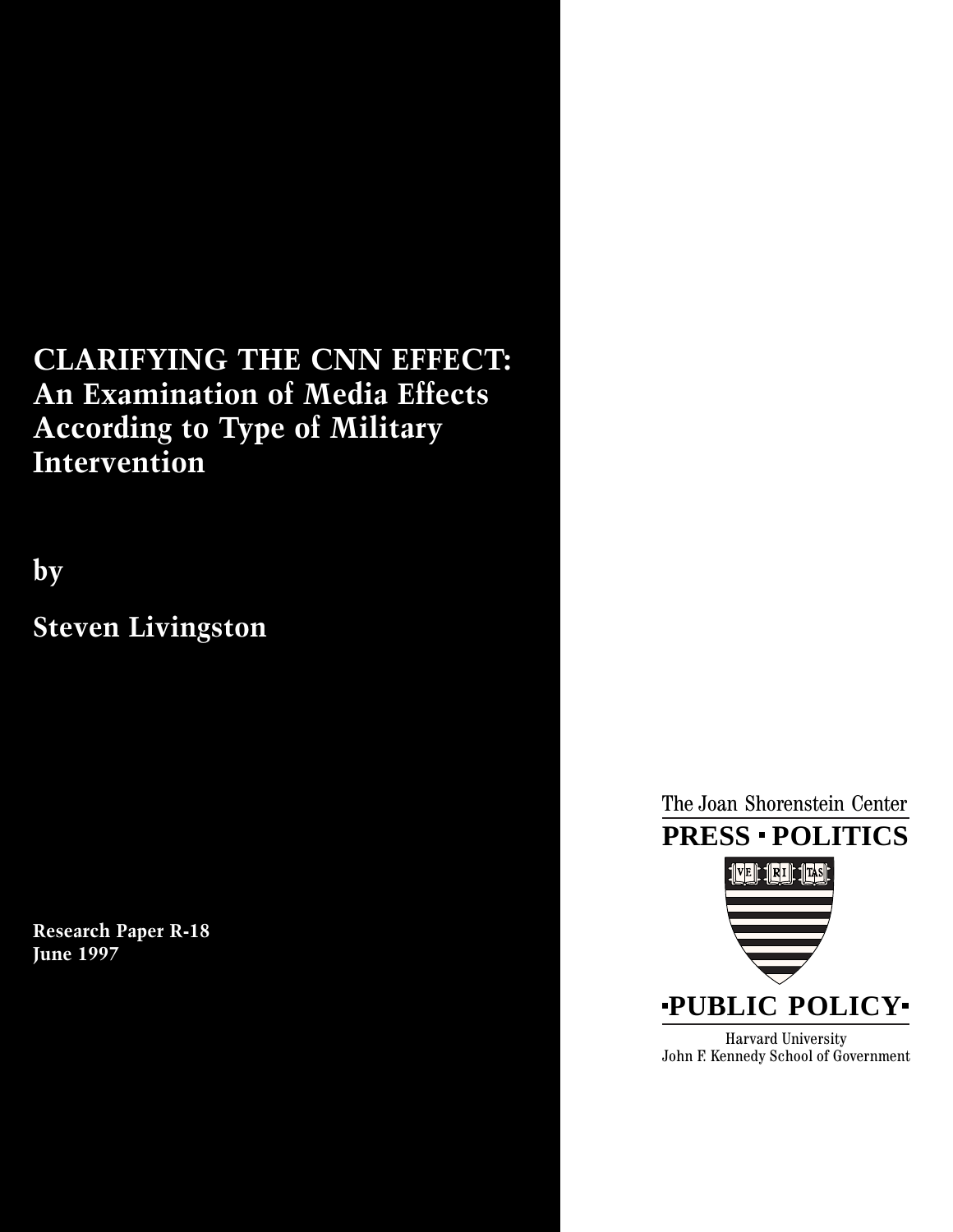# **CLARIFYING THE CNN EFFECT: An Examination of Media Effects According to Type of Military Intervention**

**by**

**Steven Livingston**

**Research Paper R-18 June 1997**

Copyright © 1997, President and Fellows of Harvard College All rights reserved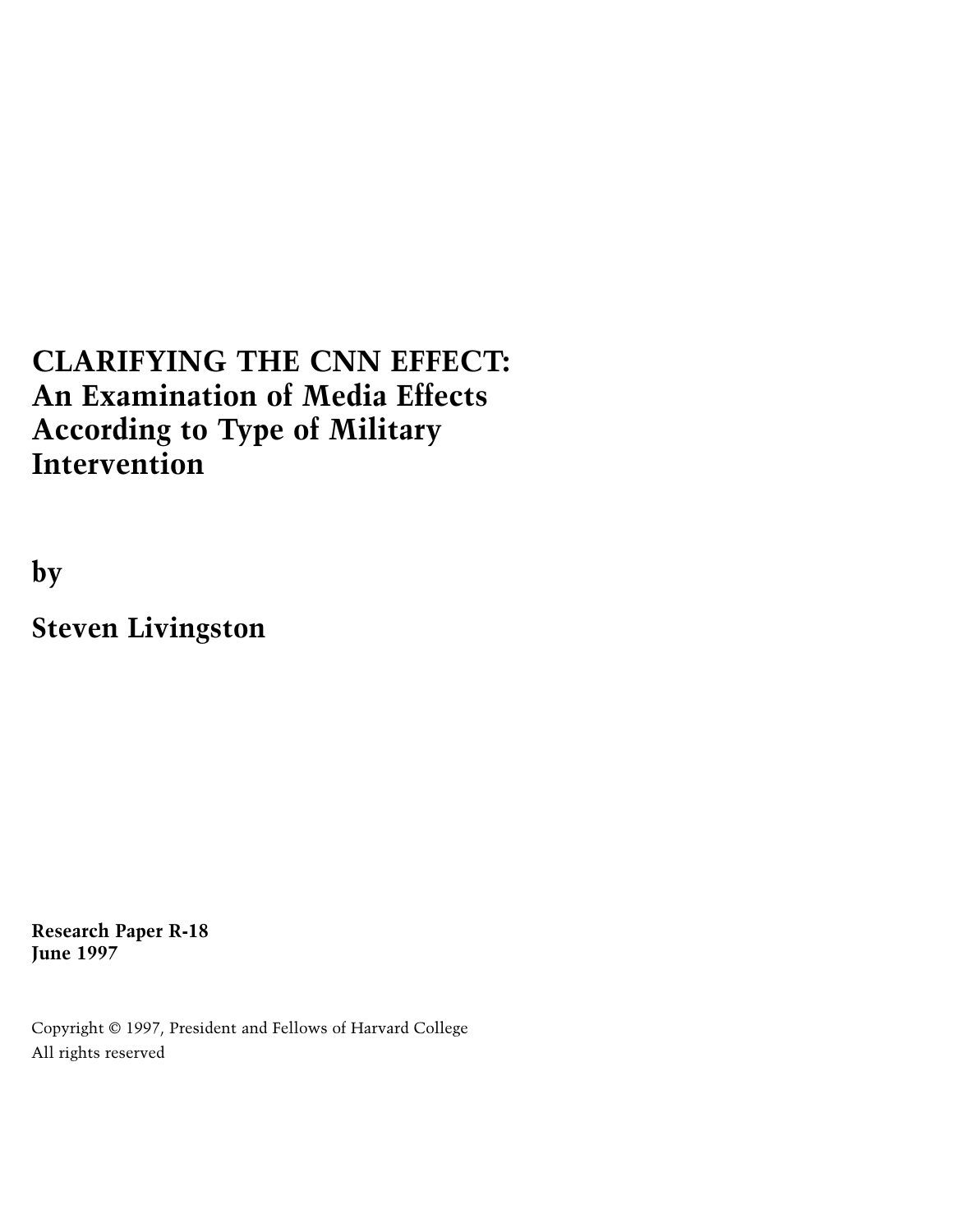# **CLARIFYING THE CNN EFFECT: AN EXAMINATION OF MEDIA EFFECTS ACCORDING TO TYPE OF MILITARY INTERVENTION**

by Steven Livingston

# **Introduction**

In recent years, observers of international affairs have raised the concern that media have expanded their ability to affect the conduct of U.S. diplomacy and foreign policy. Dubbed the "CNN effect" (or "CNN curve" or "CNN factor"), the impact of these new global, real-time media is typically regarded as substantial, if not profound.

Two key factors have joined to bring this about. One is the end of the Cold War. With its passing the United States lacks an evident rationale in fashioning its foreign policy.1 The other factor is technological. Advances in communication technology have created a capacity to broadcast live from anywhere on Earth. As a result, the vacuum left by the end of the Cold War has been filled by a foreign policy of media-specified crisis management.

While William Randolph Hearst's *New York Journal* and Joseph Pulitzer's *World* may have created the climate for war with Spain in 1898, the extent, depth, and speed of the new global media have created a new species of effects. It is this global, real-time quality to contemporary media that separates the "CNN effect" from earlier media effects on foreign policy. Yet exactly what those effects are, when they are likely to be seen, and even whether they exist at all is the subject of intense debate.

Despite numerous symposia, books, articles, and research fellowships devoted to unraveling the CNN effect, success at clarifying it—this paper will argue—has been minimal. In part, this may be due to the imprecise use of the term "CNN effect." Writers too often and too easily slip back and forth between related but otherwise conceptually distinct understandings of the effect or effects in question. The first objective of this paper is to clarify exactly what is meant by the CNN effect. The second objective concerns

*sliv@gwis2.circ.gwu.edu*

policy. Just as we must speak more precisely regarding the *type of effect* we might expect to find as a result of media coverage, so too must we speak more precisely about *foreign policy.* Rather than treat foreign policy as an undifferentiated monolith, we need to discriminate between different foreign policies, each with its own objectives, means, potential and actual costs (measured in dollars, lives, and political prestige) and sensitivities to media and public pressures. We must develop, in other words, a greater appreciation for the possibility that *different foreign policy objectives will present different types and levels of sensitivity to different types of media.* A typology of policy-media effects will be developed in the last half of this paper that demonstrates several different potential consequences for policy, some harmful, some salubrious, depending upon the nature of the policy objectives and media content. A matrix of media effects, policy types, and objectives is offered last.

## **Differentiating Several CNN Effects**

For many journalists, policy-makers, and scholars, there really is little doubt that media profoundly affect the foreign policy process. Former Defense Secretary James Schlesinger, for example, has argued that in the post-Cold War era the United States has come to make foreign policy in response to "impulse and image." "In this age image means television, and policies seem increasingly subject, especially in democracies, to the images flickering across the television screen."2 A commonly-cited example is the Clinton administration's response to the mortar attack on a Sarajevo market in February 1994 that killed sixty-eight people.3

Despite the frequency, volume, and intuitive appeal of this argument, a growing number of scholars and commentators have begun to question whether media actually do have the ability to affect the foreign policy process as presumed.4 The key variable to media's effect on foreign policy is not the presence or absence of cameras, but rather the presence or absence of political leadership. James Hoge, Jr., editor of *Foreign Affairs,* for example, argues that while a CNN effect of some sort may have once existed immediately following the end of the Cold War, it no longer does, or at least not to the same extent.

*Steven Livingston was a Fellow at the Shorenstein Center in the Spring of 1996. He is Associate Professor of Political Communication and International Affairs and can be reached at: The School of Media and Public Affairs, The George Washington University, 801 22nd Street, NW, Washington, D.C. 20052. Telephone: (202)-994-5888.*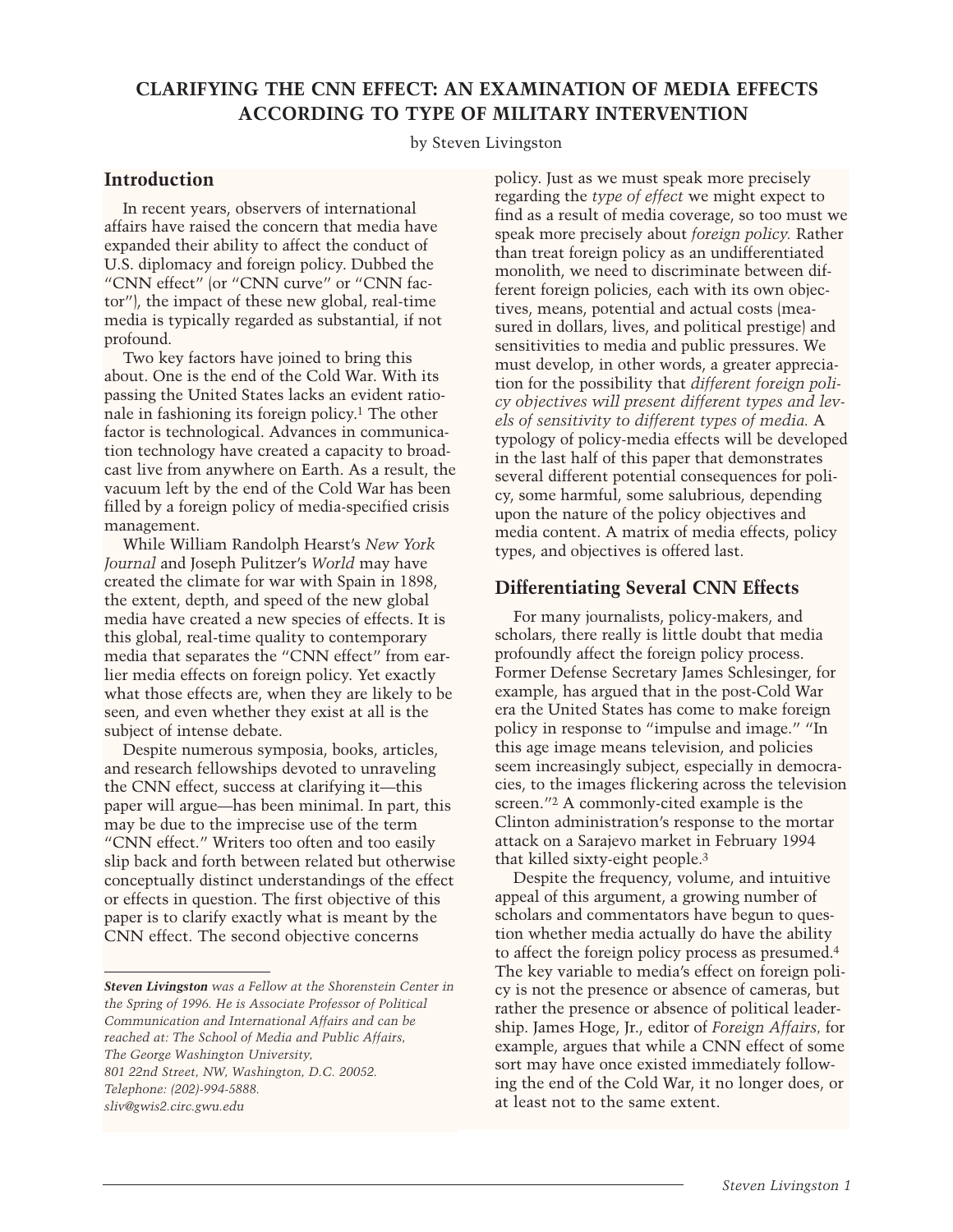It seems to me that about two years ago we reached the high-water mark on standing in awe over the potential CNN effect on things. Since then, there have been a lot of conferences and things written that have essentially gotten us to where we are today, which is that television news has a tactical effect from time to time, but not a strategic one; that it operates more when humanitarian issues are at hand than when actual security issues are.5

Hoge's point is important. Whether his specific assertions are correct is less important than the approach he takes to the question. He is suggesting that effects on policy are conditional and specific to policy types and objectives.

A reading of the growing literature suggests at least three conceptually distinct and analytically useful understandings of media's effect on the foreign policy process.

We may speak of the CNN effect as 1) a *policy agenda-setting agent,* 2) an *impediment* to the achievement of desired policy goals, and 3) an *accelerant* to policy decisionmaking. Each roughly corresponds to various stages of the useful, though slightly contrived, notion of a linear policy process. The initial formulation of policy corresponds with concerns that media are policy agenda-setting agents. Secondly, policy implementation corresponds with concerns that media may serve as accelerants of the process or impediments to the achievement of policy objectives. (Figure One provides an outline of these effects.)

It is important to keep in mind that each of these possible effects may be evident over

time—sometimes a very short time—on a single policy issue. It is possible, for example, that media as "policy agenda-setters" may raise the prominence of an issue, placing it before higherlevel policymakers. It may then shorten the time those policymakers have to deal with or resolve the issue (accelerant). Finally, it may then—with coverage of some traumatic event or disclosure of tactically important information, impede the development or implementation of policy meant to address the problem. U.S. policy in Somalia, in some measure, fits this mold. These are, nevertheless, analytically distinct effects, and as I will argue later, each is likely to be associated with different types of policy. Each will be taken up in turn.<sup>6</sup>

## *Media as Accelerant*

One of the potential effects of global, real-time media is the shortening of response time for decisionmaking. Decisions are made in haste, sometimes dangerously so. Policymakers "decry the absence of quiet time to deliberate choices, reach private agreements, and mold the public's understanding."7 "Instantaneous reporting of events," remarks State Department Spokesperson Nicholas Burns, "often demands instant analysis by governments . . . In our day, as events unfold half a world away, it is not unusual for CNN State Department correspondent Steve Hurst to ask me for a reaction before we've had a chance to receive a more detailed report from our embassy and consider carefully our options."8

Former Secretary of State James A. Baker, III highlights this understanding of the CNN effect.

| Accelerant                      | Media shortens decision-making response time. Television<br>diplomacy evident. During time of war, live, global television<br>offer potential security-intelligence risks. But media may also<br>be a force multiplier, method of sending signals. Evident in<br>most foreign policy issues to receive media attention. |
|---------------------------------|-------------------------------------------------------------------------------------------------------------------------------------------------------------------------------------------------------------------------------------------------------------------------------------------------------------------------|
| Impediment                      | Two types: 1. Emotional, grisly coverage may undermine<br>morale. Government attempts to sanitize war (emphasis on<br>video game war), limit access to the battlefield.<br>2. Global, real-time media constitute a threat to operational<br>security.                                                                   |
| <b>Agenda Setting</b><br>Agency | Emotional, compelling coverage of atrocities or humanitarian<br>crises reorder foreign policy priorities. Somalia, Bosnia and<br>Haiti said to be examples.                                                                                                                                                             |

#### **Figure 1. Conceptual Variations of CNN Effect**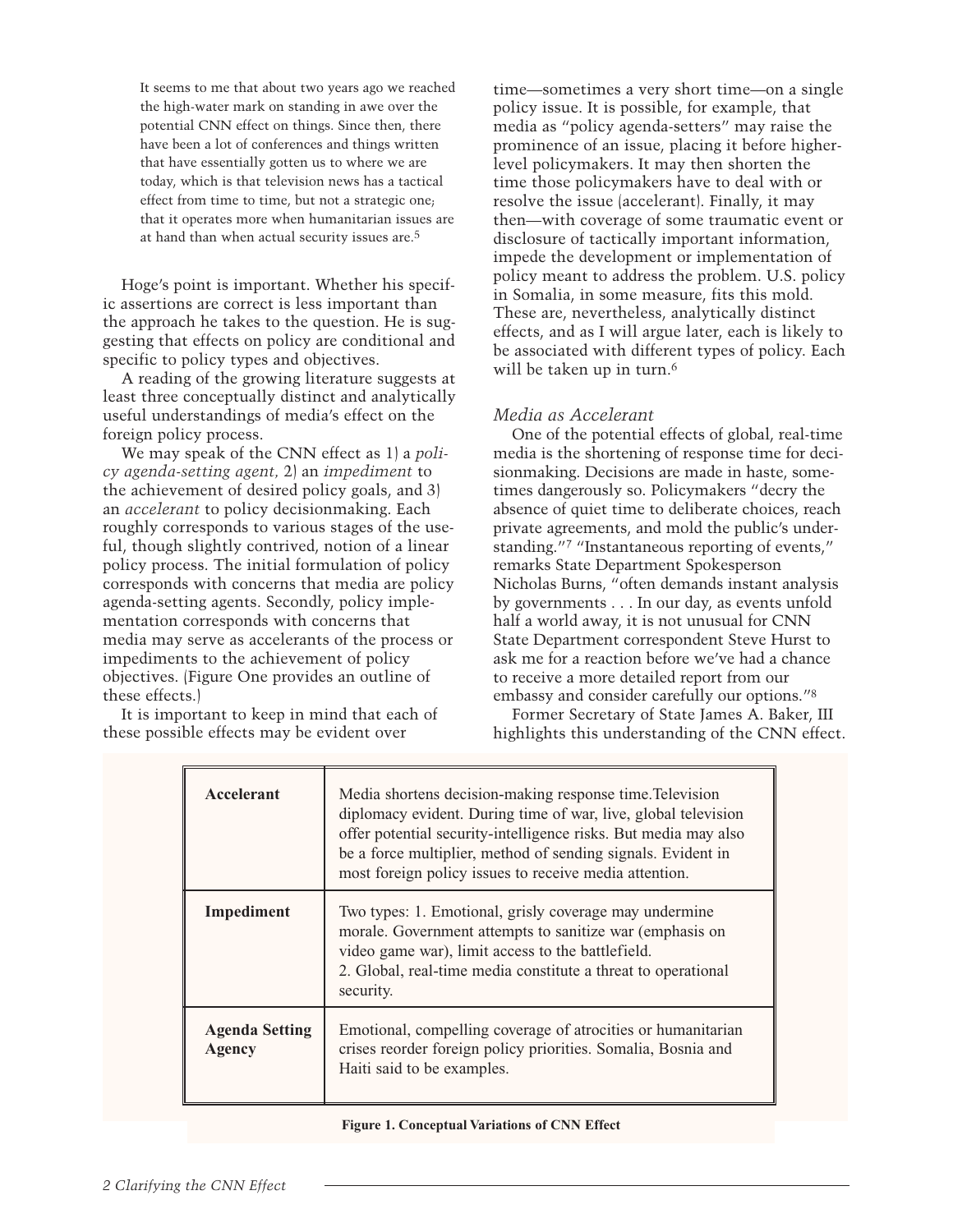"The one thing it does," he says, "is to drive policymakers to have a policy position. I would have to articulate it very quickly. You are in a real-time mode. You don't have time to reflect."9 His adviser and former press secretary, Margaret Tutwiler, echoes his assessment: "Time for reaction is compressed. Analysis and intelligence-gathering is out" in the new world of global media.10

Richard Haass, former member of the National Security Council and one of President Bush's closest advisers during the Persian Gulf conflict, also notes this effect, saying that CNN has changed the concept of a daily news cycle. "We no longer have the old rhythms, everything is telescoped. So, if he (Saddam Hussein) was going to get out there at 4:00 or 5:00 in the afternoon, we had to get out by 4:30 or 5:00 in order to make sure that the evening news was not a disaster or that people in the Middle East some seven or eight hours ahead didn't go to sleep thinking that somehow Saddam had made some great new offer, when in fact he really hadn't."11

Understood as an accelerant to the policy process, global, real-time media have also had an effect on the operation of the foreign policy bureaucracy, particularly intelligence agencies and desk officers in the State Department. Former presidential press secretary Marlin Fitzwater remarked, "In most of these kinds of international crises now, we virtually cut out the State Department and the desk officers . . . Their reports are still important, but they don't get here in time for the basic decisions to be made."12 Intelligence agencies now must compete with news organizations, thus speeding up their assessments, and be prepared to defend their assessments against the evidence presented on television or other real-time media, such as the Internet and telephone.

While often treated as a detriment to good policy, Haass has argued that the availability of global, real-time television can just as well be considered an asset.

> People are looking at the media's impact as a downer, . . . a problem for policymakers to cope with. That is true. But it was also an opportunity. One of the things about the "CNN effect" for people like me at the time (of the Persian Gulf war) was it gave you some real opportunities. One was penetration. CNN gave you tremendous access to markets that normally you couldn't get to.13

Besides the Middle East, it was useful, said Haass, in "sending signals into Europe. And it gave us a real capacity to reach people at home. The media which brought information in instantaneously also gave us the chance to respond and to get our message out instantaneously." This had consequences, in Haass's view, but not of the sort supposed by those lamenting the CNN effect. "We felt we could manage public opinion in this country and that we could manage the alliance, or the coalition dimensions of the war, as well as get to the Iraqi people and the Arab world. Much of the time, global, real-time media offered opportunities for a policymaker, rather than only presenting problems."14 This more inclusive understanding of the CNN effect was evident even at the dawn of the global reach of media over thirty years ago.

During the Cuban missile crisis in 1962, the Kennedy administration had several days during which the public knew nothing of the threat looming over the horizon. According to historian Michael Beschloss, Kennedy's successors might well look back longingly at the episode, for "Kennedy had the luxury of operating in what they would probably consider to be the halcyon age before modern television news coverage."15 Kennedy used the first six days of the crisis to convene his advisers and rationally consider the options "in quiet, without public hysteria."16

What is often overlooked, however, is the constructive role played by the "real-time, global media," such as they were in 1962, in ending the crisis. At the time, government-to-government communication between Moscow and Washington was so primitive, according to Beschloss, it took six to eight hours to send and translate messages. In an attempt to overcome this barrier, and to side-step the KGB and Soviet military, Khrushchev began sending messages to the Americans via Radio Moscow, which he knew was constantly monitored by the United States. Robert McNamara recalled that on Sunday, October 28, the day the crisis was finally defused,

> He (Khrushchev) instructed that the public radio transmitter in Moscow be held open for his message. And his message was sent over that so that it would avoid the long interval of coding and decoding . . . It was to eliminate that time gap of six or eight hours that Khrushchev insisted that the final message be transmitted immediately, because he feared that we were engaged at that moment in time in initiating military action.17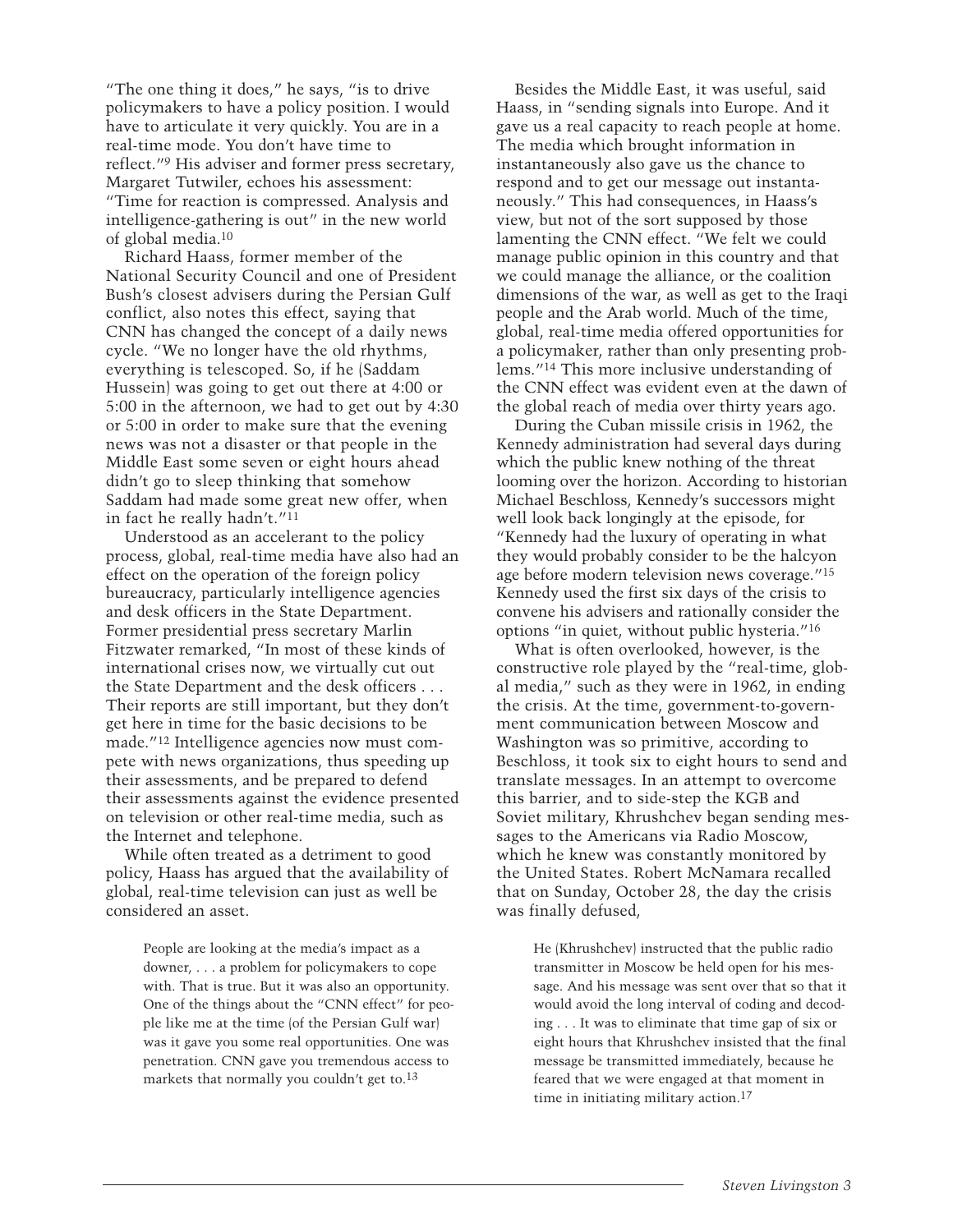Meanwhile, CBS News Moscow correspondent Marvin Kalb, having anticipated Khrushchev's announcement, secured a line to New York to coincide with the key Radio Moscow broadcast that morning. As Kalb simultaneously translated Radio Moscow's announcement, President Kennedy and his advisers listened in the White House.18

Ironically, it seems, the pre-global television "halcyon age" included a scramble to find a means to achieve what is today one of the chief characteristics of the CNN effect: accelerated, real-time diplomacy.

Today, the instantaneous transmission of diplomatic signals via global media is routine. Tutwiler points out that other governments watched her briefings with great care, looking for nuanced policy shifts. Consequently, the State Department would use this to their advantage to inform their counterparts overseas of U.S. reactions or intentions.19 State Department spokesperson Nicholas Burns does the same thing.

> I sometimes read carefully calibrated statements to communicate with those governments with which we have no diplomatic relations—Iraq, Iran, Libya and North Korea . . . . Given the concentration of journalists in Washington and our position in the world, the U.S. is uniquely situated to use television to our best advantage, with our friends as well as our adversaries.20

While the new environment constitutes a significant change to the slower, more deliberate processes of yesteryear, it is less clear whether this is necessarily injurious to sound policymaking. Rather than a liability, a resourceful diplomat may just as well find global, real-time media an asset.

## *Media as Impediment*

There are at least two types of media-related policy impediments. One is rooted in the inhibiting effects of emotional coverage and operates through the agency of public opinion, both actual and latent. The other is rooted in the potential for global, real-time media to compromise operational security, the veil of secrecy especially needed with some types of military operations. We will take up each of these types in order.

#### **a) As an Emotional Inhibitor**

Following the decisive American military victory in the Persian Gulf, President Bush enthusiastically remarked, "By God, we've

kicked the Vietnam syndrome once and for all."21 At the heart of the Vietnam syndrome was the concern that media coverage had the potential to undermine public support for an operation and erode troop morale on the ground. As such, perceived American credibility and resolve in the world was undermined.

Yet two years later, in October 1993, pictures of a dead American soldier being dragged through the streets of Mogadishu revived some of the same fears and concerns evoked by Vietnam. The Clinton administration's decision to withdraw U.S. troops from Somalia as soon as possible was the more immediate result.22 As *The New York Times* put it, the recent fighting "crystallized American public opinion on an issue that previously was not particularly pressing to the average citizen. And the pictures of a dead American soldier being dragged through the streets of Mogadishu seem to have made it all but impossible for Mr. Clinton to change many minds." Indeed, public opinion polls found that more than half the respondents did not approve of President Clinton's handling of the situation in Somalia.23

During the Gulf war, fear of an unsanitized presentation of the carnage of battle was perhaps central to the military's efforts to control the media through the use of press pools and military escorts. John J. Fialka, a *Wall Street Journal* correspondent, remarked, "We were escorted away from most of the violence because the bodies of the dead chopped up by artillery, pulverized by B-52 raids, or lacerated by friendly fire don't play well, politically."24 Military planners insisted, on the other hand, that they were motivated by a legitimate concern for operational security, as well as a concern for the well-being of the journalists. They further pointed to the logistical difficulties encountered in accommodating the large number of journalists who wanted to cover the war.

But for many the impression remained that at the heart of the military's concern was the capacity of media to undermine public and political support for an operation involving casualties. Ted Koppel, speaking of the Persian Gulf war, remarked, "I'm not sure the public's interest is served by seeing what seems to have been such a painless war, when 50,000 to 100,000 people may have died on the other side. Obviously this was done so they could maintain the closest possible control over public opinion, to increase support for the war."25

Control of the reporter was a central component of the military's effort to limit the potential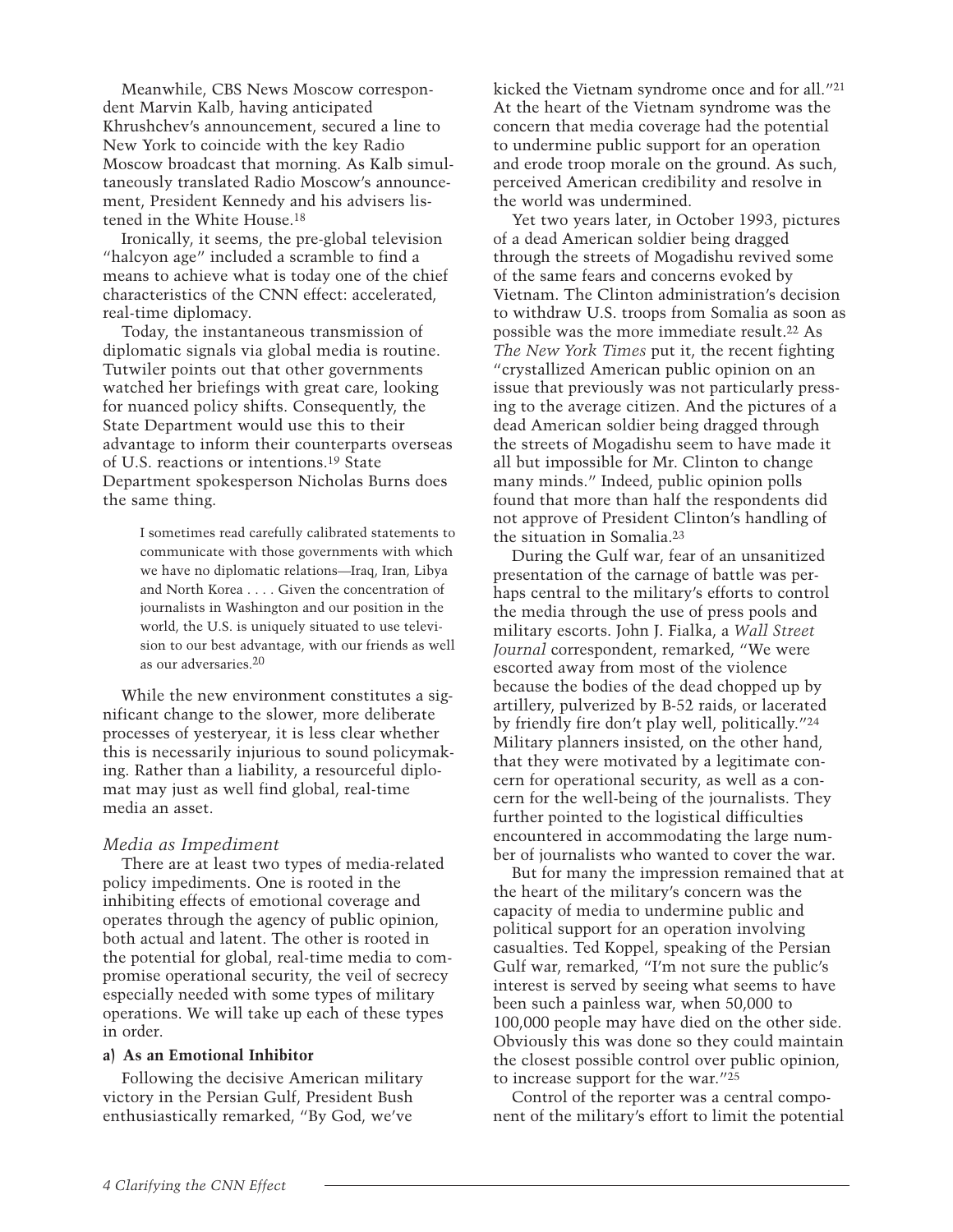for public relations damage. Just before the ground war there were 25 to 30 pool reporters to cover six Army and two Marine divisions near the Kuwaiti border. No reporter from *The New York Times* bureau in Saudi Arabia was given official access to a pool slot before February 10.26

Use of officially sanctioned pools had a particularly pronounced effect on the availability of pictures during combat. One editor at the time was quoted as remarking, "The pictures coming out of pool arrangements are quite ordinary. There are no negative aspects to the war."27

Tomorrow's wars will most likely look more like the conflicts in Somalia, Bosnia, and Haiti, and less like the Gulf war. In such circumstances, journalists will already be in the zone of conflict, making their control far more difficult for military planners. Yet, in the long-run, pictures may not matter as much as context and leadership. The key variable may be the presence of a clearly articulated policy and a public sense that the policy is "worth it." Colin Powell expressed this point:

> They're (the American people) prepared to take casualties. And even if they see them on live television it will make them madder. Even if they see them on live television, as long as they believe it's for a solid purpose and for a cause that is understandable and for a cause that has something to do with an interest of ours. They will not understand it, if it can't be explained, which is the point I have made consistently over the years. If you can't explain it to the parents who are sending their kids, you'd better think twice about it.28

Media scholars suggest that government officials and agencies are becoming more sophisticated in their effort at offering the sort of credible "explanations" referred to by Powell and that in most circumstances they are assisted in their efforts by the American media.29 For example, political scientist W. Lance Bennett has found that the media closely "index" their coverage to the contours of official debate and controversy.30 That is, the levels of criticism directed at government policy rises and falls in accordance with the intensity of criticisms emanating out of other institutionally-based official sources. As Bennett and political scientist Jarol Manheim put it, "As a practical matter, news organizations routinely leave policy framing and issue emphasis to political elites (generally, government officials)."31

## **b) As a Threat to Operational Security**

While it may still be an open question whether media content, live or otherwise, has the ability to hinder the pursuit of desired policy goals because of their emotional freight, the fact remains that some operations are extremely sensitive to media exposure. Maintaining operational security during conventional war and tactical operations, such as anti-terrorism operations, is essential. In these circumstances, media have the technological capacity to hinder some types of operations simply by exposing them.

This is true, for example, in conventional warfare. As communication equipment becomes more mobile and global in its reach, and realtime reporting of all types becomes more pervasive, the danger to operational security will become more pronounced. "It isn't like World War II, when George Patton would sit around in his tent with six or seven reporters and muse," with the results "transcribed and reviewed" before being released, remarks Powell. If a commander "in Desert Shield sat around in his tent and mused with a few CNN guys and pool guys and other guys, it's in 105 capitals a minute later."32 In the process of covering an operation, news organizations may reveal information that leads to unnecessary casualties and even the possible failure of a mission.

This is not to say that journalists will seek (or have sought) to deliberately expose operations. The disclosures are inadvertent. Retired general Norman Schwarzkopf has told of such a case.

> It was reported (by an American television network) that at this time, right now, we are witnessing an artillery duel between the 82nd Airborne Division and the Iraqis. If they (the Iraqis) had any kind of halfway decent intelligence, they would have made note of the time . . . and through their intelligence network they would have pinpointed the location of the 82nd Airborne. Until that time everything they ever saw of the 82nd was on the east coast. All of a sudden they would have found the 82nd way to the west and it would certainly have telegraphed something to them.33

Shortcomings in Iraqi military intelligence meant they were not able to take advantage of a key piece of information that would have informed them the American military was massing 200 miles west of Kuwait City.

In summary, there are two understandings of media effect-as-policy-impediment. One is psychological and concerns the corrosive effect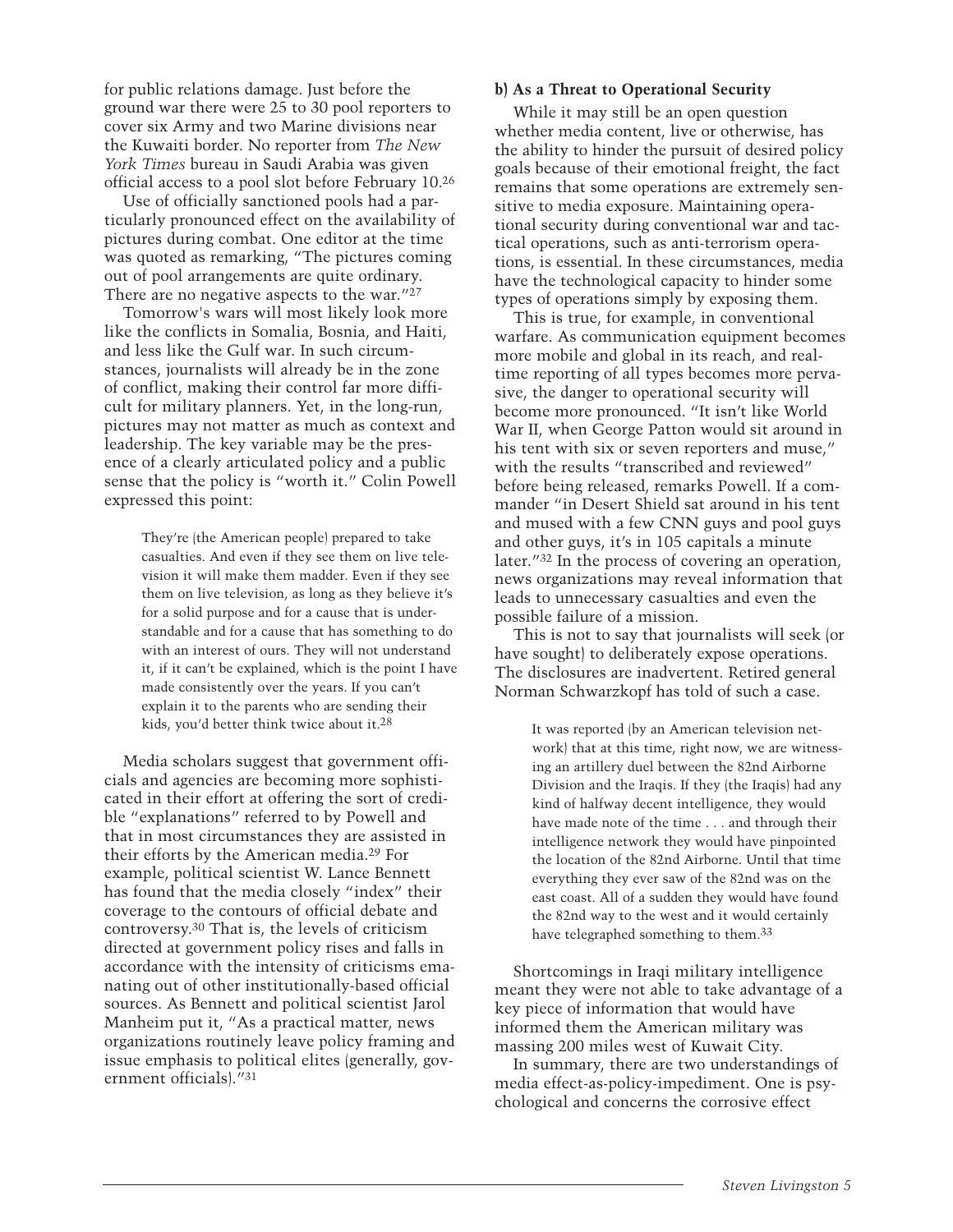some types of media content may have on public opinion, particularly public support for war. The seriousness of this potential effect is open to question. As Colin Powell remarked, pictures of dead American soldiers, as one example, may just make the American public "madder." The other, and potentially far more profound effect involves violations of operational security, as we have just reviewed.

# **Media as Agenda Setting Agents**

Of the presumed media effects on foreign policy, perhaps the most disturbing is the suggestion that the U.S. foreign policy agenda itself is at times merely a reflection of news content. This is not to say that issues are necessarily created *ex nihilo* by media content, but rather that priorities are reordered by coverage.34 What would have been handled by mid-level officials in a routine fashion instead become the focus of high-level decisionmaking. Former Secretary of State James Baker makes the point this way,

> All too often, television is what determines what is a crisis. Television concluded the break-up of the former Yugoslavia and the fighting in the Balkans was a crisis, and they began to cover it and cover it. And so the Clinton administration (was left) to find a way to do something. (Yet) they didn't do that in Rwanda where the excesses were every bit as bad, if not worse. And so, you have to ask yourself, does that mean you should do foreign policy by television? Are we going to define crises according to what is covered, by what the editors decide to cover? I don't think we should do that.35

This has been a constant theme of criticism since the end of the Cold War. James Schlesinger argues this when he remarks, "National policy is determined by the plight of the Kurds or starvation in Somalia, as it appears on the screen." Jessica Mathews makes the same point this way, "The process by which a particular human tragedy becomes a crisis demanding a response is less the result of a rational weighing of need or of what is remediable than it is of what gets on nightly news shows."36

Most of the post-Cold War interventions— Somalia, Haiti, and Bosnia—have been done in the name of humanitarianism, what Michael Mandelbaum has referred to as "the foreign policy of Mother Teresa," or foreign policy as "a branch of social work."37 In his view, foreign policy as social work, particularly during the

Clinton administration, has tended to be about peripheral issues. It intends

> to relieve the suffering caused by ethnic cleansing in Bosnia, starvation in Somalia, and oppression in Haiti. Historically the foreign policy of the United States has centered on American interests, defined as developments that could affect the lives of American citizens. Nothing that occurred in these three countries fit that criterion.38

It is debatable whether this is a fair criticism of the Clinton administration's foreign policy. In particular, Mandelbaum's reliance on a traditional values/national interests dichotomy is problematic, as Stanley Hoffmann pointed out in his response to the argument.39 National interests are not self-evident, but are instead constructs the choices and preferences made by national leaders. Because the selections are often controversial, "those who support them cover them with the mantle of the national interest, and those who do not back them argue, like Mandelbaum, that they deal with developments that "could (not) affect the lives of . . . citizens" and thus are not in the national interest."40

Whatever its shortcomings, Mandelbaum's argument does point us to the fact that of all the humanitarian crises found at any given point in time, the inclination will be to address those which happen to be featured on television, rather than those which are the more severe, or those with the greatest likelihood of successful redress by outside intervention. To put it another way, media-as-agenda-setting-agent argues that the choices and selections of national interests are too heavily weighted in favor of what happens to get covered by CNN or other media.

These are important considerations, for clearly the conditions that have given rise to humanitarian interventions by the United States in the past are only likely to grow more severe in the future. According to a 1996 study by the United States Mission to the United Nations, regional conflicts in the mid-1990s have put 42 million people around the world at risk of disease and starvation.41 If media coverage of crises has had an effect on U.S. foreign policy in the past, as some argue, then the potential for similar effects in the future are great.

Television, for a variety of commercial and professional reasons, is drawn to the dramatic visuals found in most—*but not all*—humanitarian emergencies. The pitched battles between gun-totting teenagers in the streets of some hitherto unheard of place, massive flows of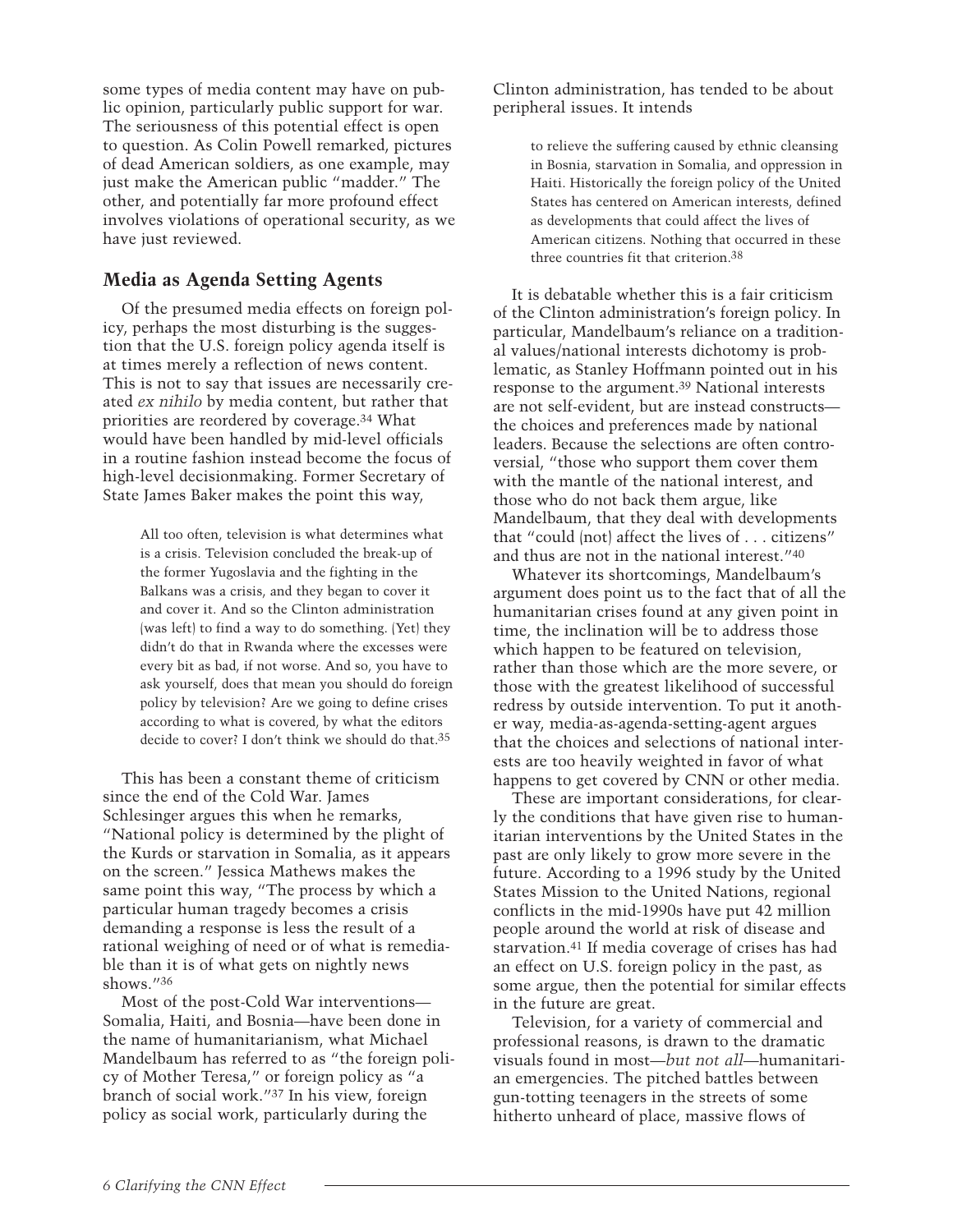refugees, the pathos of a starving child, all make for compelling television. Once engaged, once the U.S. foreign policy priorities align themselves with media coverage, the other two manifestations of the CNN effect may come into play. Decisionmaking may be accelerated and rash. Events may cascade out of control, leading to confrontations for which the public and policymakers themselves are psychologically unprepared. "Vivid imagery," in such a scenario, drives both ends of policy, to reiterate an earlier quote. First there is the politics of "humanitarian intervention and then of disillusioned withdrawal."42

While this version of the CNN effect has the most profound potential consequences, it is also the most problematic for several reasons.

First, what few empirical investigations exist have not borne out the contention. Andrew Natsios, the Bush administration official who headed-up the relief effort in Somalia, has argued that if one examines the record of American policy involvement in overseas

humanitarian crises, one comes away with the conclusion that "the so-called CNN effect has taken on more importance than it deserves as an explanation for responses emanating from the policymaking process in Washington."43

The majority of humanitarian operations are conducted without media attention. In 1991, for example, the United States Agency for International Development's Office of Foreign Disaster Assistance and Food for Peace Program had shipped some 12,000 tons of food to Somalia. This was well before the news media discovered the crisis there in August of the following year.44 Furthermore, the eventual media coverage itself was the *consequence* of official actions. Specifically, it resulted from the efforts of one part of the foreign policy community (Office of Foreign Disaster Assistance, and its allies in Congress and portions of the State Department) to pursuade other elements of the foreign policy community (primarily senior decision makers in the White House) to sign on to



**Figure 2. Aggregated Broadcast Network News Coverage of Somalia: July-December 1992**

(a) Daily story count; (b) cumulative story count. A, U.N. secretary general's report to Security Council; B, U.N. Security Council's report on Somalia; C, OFDA press conference: Washington, DC; D, White House announces relief effort; E, U.S. airlift commences; F, first flights into Somalia; G, President Bush advocates use of security forces; H, Bush approves 28,000 U.S. troops; I, secretary of state tells U.N. that United States will send troops; J, U.N. Security Council authorizes troops; K, first U.S. troops go ashore in Somalia.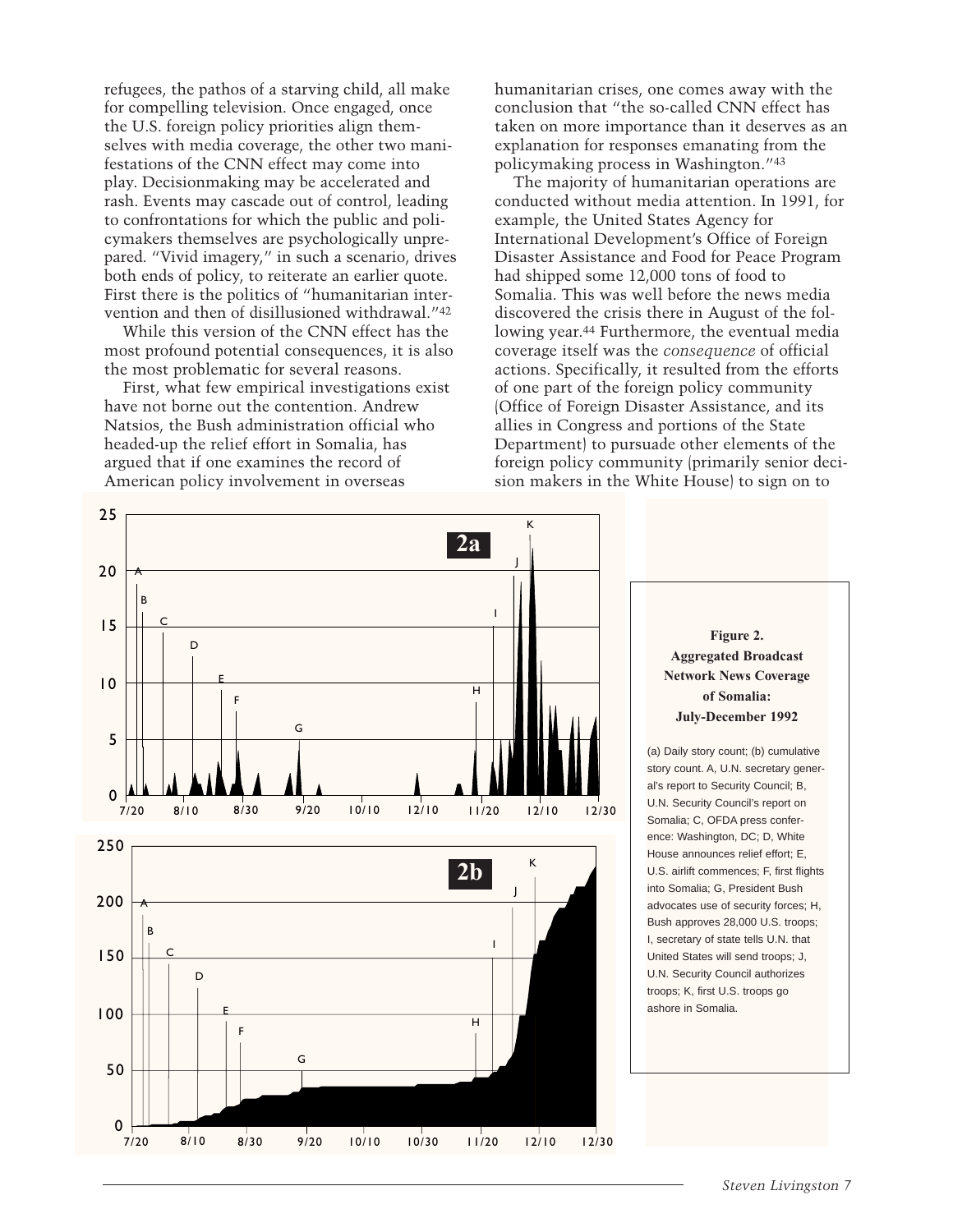desired policy goals. The media were used by some officials to get the attention of other officials, a tried and true practice of bureaucratic politics that predates CNN by many years.45 The great majority of Somalia coverage *followed* rather than preceded official action.

Of the events noted on the timeline presented in Figures two (a) and two (b), the White House's August 14 announcement (point designation "D") that it would use U.S. aircraft to send relief supplies precipitated the first wave of American news media attention to Somalia, which jumped fivefold almost overnight. As an executive at NBC said at the time, "With the international relief effort growing, the Somalia situation is likely to be examined more often by the network news shows in the coming weeks. We're going to cover it more.<sup>"46</sup> The announcement of the planned deployment of troops two

months later (point designation "H") caused a second expansion of coverage. In both instances, media attention *followed* official actions.

This trend was even more pronounced with CNN coverage, evident in Figures three (a) and three (b).

CNN coverage of Somalia prior to the announcement of the airlift of emergency food and medicine in August (notation E) was sporadic to non-existent. By logical necessity, it is difficult to conceive how media could have been the cause of policy developments in Somalia in 1992.47 Media were doing as they have for generations: they followed the troops.

While disease and starvation are commonly seen by American journalists in Africa and elsewhere in the developing world,<sup>48</sup> they are not common news stories. In fact, it may be that journalists tend to dismiss humanitarian crises



**Figures 2a, 2b, 3a and 3b from Steven Livingston and Todd Eachus, 'Humanitarian Crises and U.S. Foreign Policy: Somalia and the CNN Effect Reconsidered,"** *Political Comunication,* **Volume 12, pp. 413-429.**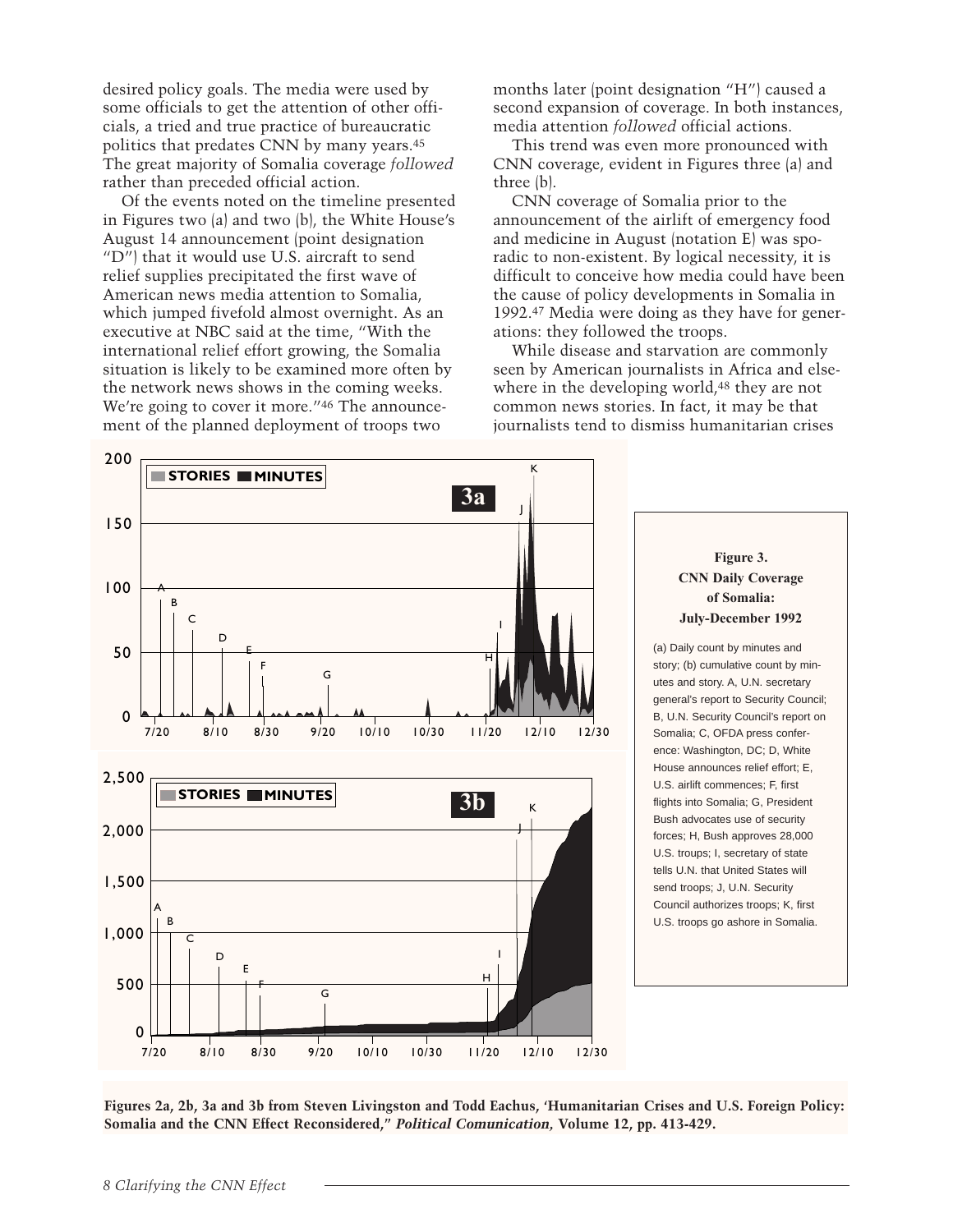because they are so much a part of the landscape in some regions of the world. In 1993, when approximately 50,000 people were killed in political fighting between Hutus and Tutsis in Burundi, American broadcast television networks ignored the story. When regional leaders met in Dar es Salam in April 1994 in an attempt to reach a regional peace accord, only CNN mentioned the meeting. Yet a more sophisticated analysis of events in Rwanda that same month required understanding that fear of successful peace talks encouraged Hutu extremists in Rwanda to launch their campaign of carnage against Tutsis and Hutu moderates who favored accommodation.49

Overall, the *lack* of media coverage of humanitarian emergencies is most striking.50 Figure four presents the percentage of mentions of all 13 of the most severe humanitarian emergencies combined and total individual mentions in *The New York Times*, *Washington Post*, ABC News programming, CNN news programming, and NPR's "All Things Considered" and "Morning Edition" from January 1995 to mid-May 1996.

This figure, of course, does not capture changes in news coverage over time, as Figures Two and Three did regarding Somalia, but it does clearly indicate the tendency of the American news media to give uneven attention to humanitarian crises. This is seen in the cases of Liberia and Sierra Leone. Next to Tajikistan, they each

received the least attention by the news organizations represented here.51 Afghanistan and the Sudan have more people at risk than Bosnia, but together they received only 12 percent of the total media coverage devoted to Bosnia alone. Tajikistan, with one million people at risk, has a little over one percent of the media coverage devoted to Bosnia alone. Put another way, of all news stories between January 1995 and May 1996 concerning the thirteen worst humanitarian crises in the world—affecting nearly 30 million people, nearly half were devoted to the plight of the 3.7 million people of Bosnia.52 This is not to dismiss their condition, but only to make the point that media coverage of humanitarian crises is not uniform, and, more importantly is typically triggered by official actions and associated with the presence of U.S. troops.

The second reason the CNN effect may have "taken on more importance than it deserves," to use Natsiosis's characterization, is that if one looks more closely at some of the more prominent post-Cold War U.S. "humanitarian" interventions, one is likely to find equally compelling geostrategic reasons for the intervention. This was certainly true of the response to the Kurdish refugee crises along the Iraqi border with Turkey following the Persian Gulf war in the spring of 1991.

President Bush's National Security Adviser, Brent Scowcroft emphatically makes this point:

|              |                                                                                                                          |                                                                                   | Figure Four     |            |                 |                 |                                    |
|--------------|--------------------------------------------------------------------------------------------------------------------------|-----------------------------------------------------------------------------------|-----------------|------------|-----------------|-----------------|------------------------------------|
|              | Percentage and Frequency of Total at Risk Per Country<br>Percentage and Frequency of Total Coverage by News Organization | Figure 4.<br>Percentage and Frequency of<br><b>Total at Risk Per Country</b><br>& |                 |            |                 |                 |                                    |
| Country      | Percent at                                                                                                               | Percent of                                                                        | Percent of      | Percent of | Percent of      | Percent of      | Percentage and Frequency of        |
|              | <b>Risk</b>                                                                                                              | <b>Mentions</b>                                                                   | <b>Mentions</b> | Mentions   | <b>Mentions</b> | <b>Mentions</b> | <b>Total Coverage by News</b>      |
|              | (millions)                                                                                                               | in Times                                                                          | in Post         | by ABC     | by CNN          | By NPR          | <b>Organization of Each Listed</b> |
| Afghanistan  | 14(4)                                                                                                                    | 4.7(274)                                                                          | 4.8(225)        | 1.5(19)    | 1.2(57)         | 2.9(57)         |                                    |
| Sudan        | 14(4)                                                                                                                    | 3.3(190)                                                                          | 3.5(166)        | 0.6(8)     | 1.1(54)         | 1.5(31)         | Country                            |
| Bosnia       | 13(3.7)                                                                                                                  | 45.8                                                                              | 43.7            | 66 (833)   | 66.7            | 61.3            |                                    |
|              |                                                                                                                          | (2,633)                                                                           | (2,046)         |            | (3.062)         | (1,204)         | * Due to rounding,                 |
| Ethiopia     | $11(3-4)$                                                                                                                | 0.2(15)                                                                           | 0.2(10)         | 0(0)       | 0(3)            | 0.3(6)          | percentages do not                 |
| Angola       | 9(2.5)                                                                                                                   | 2.0(120)                                                                          | 3.0(144)        | 0.7(9)     | 0.4(22)         | 1.7(34)         | neccessarily add to                |
| Rwanda       | 9(2.5)                                                                                                                   | 6.9(401)                                                                          | 5.9(277)        | 3.9(49)    | 9.8(150)        | 6.0(118)        | 100% for any column.               |
| Sierra Leone | 6(1.8)                                                                                                                   | 1.0(63)                                                                           | 1.6(78)         | 0.3(4)     | 0.5(26)         | 1.0(20)         |                                    |
| Liberia      | 5(1.5)                                                                                                                   | 2.8(164)                                                                          | 3.2(150)        | 2.5(32)    | 1.0(49)         | 2.3(46)         |                                    |
| Iraq         | $5(1.3 - 4)$                                                                                                             | 14.6 (839)                                                                        | 14.5 (679)      | 11.9(150)  | 11.7(540)       | 10.2(201)       | ** Calculated with low end         |
| Haiti        | $3(0.9 - 1.3)$                                                                                                           | 11.3(654)                                                                         | 11.1(522)       | 7.0(89)    | 6.8(316)        | 6.7(132)        | figures where a range has          |
| Eritrea      | 4(1)                                                                                                                     | 0.4(28)                                                                           | 0.4(21)         | 0(0)       | 0(3)            | 0.2(4)          | been given in the total            |
| Somalia      | 14(4)                                                                                                                    | 5.4 (312)                                                                         | 6.6(309)        | 5.5(69)    | 6.4(294)        | 5.1(102)        |                                    |
| Tajikistan   | 5(1)                                                                                                                     | 0.7(45)                                                                           | 1.1(52)         | 0(0)       | .2(13)          | 0.4(9)          | estimated at risk.                 |
| Totals       | 100                                                                                                                      | 99.1                                                                              | 99.6            | 99.9       | 99.2            | 99.6            |                                    |
|              | **<br>(28.2)                                                                                                             | (5,738)                                                                           | (4,679)         | (1,262)    | (4,589)         | (1,964)         |                                    |

**Populations at risk data were provided by the United States Mission to the United Nations, "Global Humanitarian Emergencies, 1996." Media Coverage data were obtained by author using Nexis-Lexis.**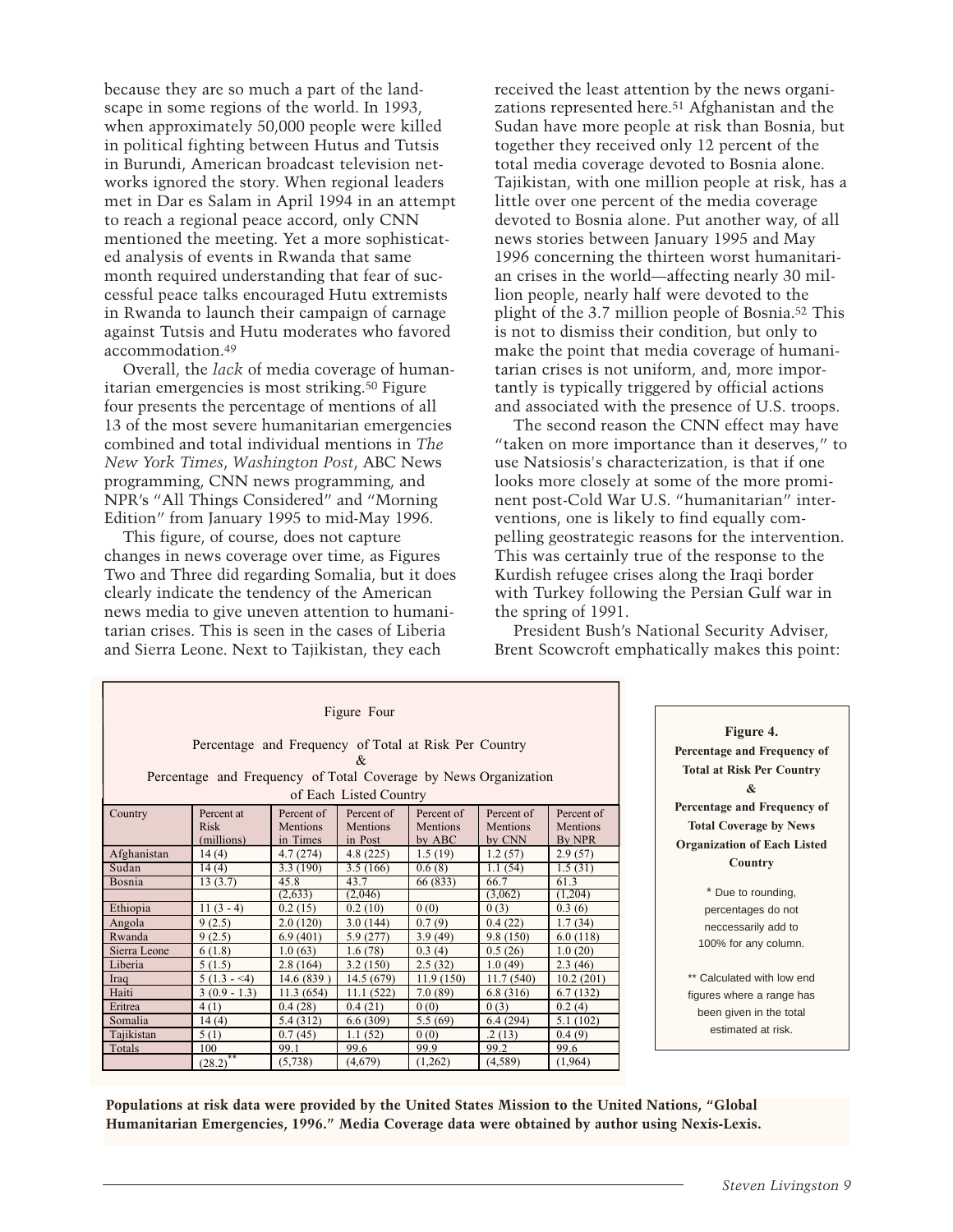"We were actually quite cynical about media's impact. Media are too fickle (to have an impact)." Media attention to any given crisis could therefore be ridden-out by policy makers. Geopolitical factors, in Scowcroft's view, were more important concerning the implementation of Operation Provide Comfort. "Without Turkey factored in, with just television pictures, I don't know what our response would have been. We were very sensitive to Turkey's anxiety about allowing the Kurds to stay. That was fundamentally what motivated us."53 Turkey, a staunch American ally and a member of NATO, has been in a long and bloody guerrilla war with elements of its own Kurdish population in eastern Turkey. The idea that thousands of Kurdish refugees from Iraq might become permanently located in or near the border was anathema to the Turkish government.

James Baker made the same point, "Once they (the Iraqi Kurdish refugees) all went into Turkey, it was important to get them back to Iraq."54 When Saddam Hussein's surviving forces ruthlessly crushed first the Shiite rebellion in the south and then the Kurdish rebellion in the north in March 1991, the policy of the United States was to let the rebellions fail, despite the gruesome pictures coming out of northern Iraq at the time. When asked if it was accurate to suggest that U.S. policy at the time was to not get involved, regardless of what the pictures showed," Baker responded, "That's right. I think that is an accurate description. It would have been a mistake to be involved."55 For geopolitical reasons, the United States allowed the rebellions to fail and implemented a policy designed to resettle the Kurdish refugees back in their towns and villages in northern Iraq. This was not done because of pictures. It was done because Turkey, a staunch ally during the Persian Gulf war and NATO partner, needed it done for its stability and for the stability of the entire region.

The third reason the CNN effect as agenda setter may be overstated is the formal policy requirements put into place following events in Somalia in 1993. Under the provisions of Presidential Decision Directive 25 (PDD 25), issued in May 1994, approval of the use of U.S. forces for humanitarian relief missions became more difficult. Before forces may be used, a series of strict conditions must be met, including: a clear statement of American interests at stake in the operation, the approval of Congress, the availability of funding for the operation, a fixed date of withdrawal of U.S. forces, and an

agreed upon command and control structure.56

The first application of PDD 25 was in Rwanda. The U.S. Representative to the UN, Madeleine Albright, insisted it would have been "folly" for a UN force to venture into the "maelstrom" of killing.<sup>57</sup> Despite the biblical proportions of the bloodshed, the United States did not intervene until later, when Hutu refugees in camps in Zaire—some of whom were the perpetrators of the massacre in the first place—began dying from the effects of dehydration, malnutrition, and disease. But "feeding and watering," as it is sometimes called in the Pentagon, and what we will call a "consensual humanitarian operation" below, is a considerably different policy objective than shooting and pacifying, as would have been necessary to stop the bloodshed and possibly avoid the exodus of refugees. It would have involved far higher risks and potential costs, measured on several scales.

There are at least three understandings of the CNN effect: media as an accelerant to the process, as an inhibitor, and as an agenda setter. The next step is to clarify further the relationship between these various possible effects and different policy types.

## **Types of Intervention**

Eight types of military interventions and their possible relation with one or another of the media effects outlined above will be reviewed next. The objective simply is to illustrate the thesis, not to offer a comprehensive review of potential media effects on all policy types. It is intended to stimulate thought anchored in a more refined understanding of media and policy interaction. The policy types reviewed are conventional warfare, special operations and low-intensity conflict (SOLIC), strategic deterrence, tactical deterrence, peacemaking, peacekeeping, imposed humanitarian operations, and consensual humanitarian operations.58

As one moves from top to bottom of Figure Four, one sees reduced potential costs resulting from failure, measured in money and lives, and—less precisely—in political prestige, international standing, and confidence felt by alliance partners. Beginning with peace making, as one moves toward the bottom of the figure, one finds policies designed to respond to crises stemming from war or other human-created conditions. Failed states or civil wars such as in Somalia, the Sudan, and Zaire offer examples.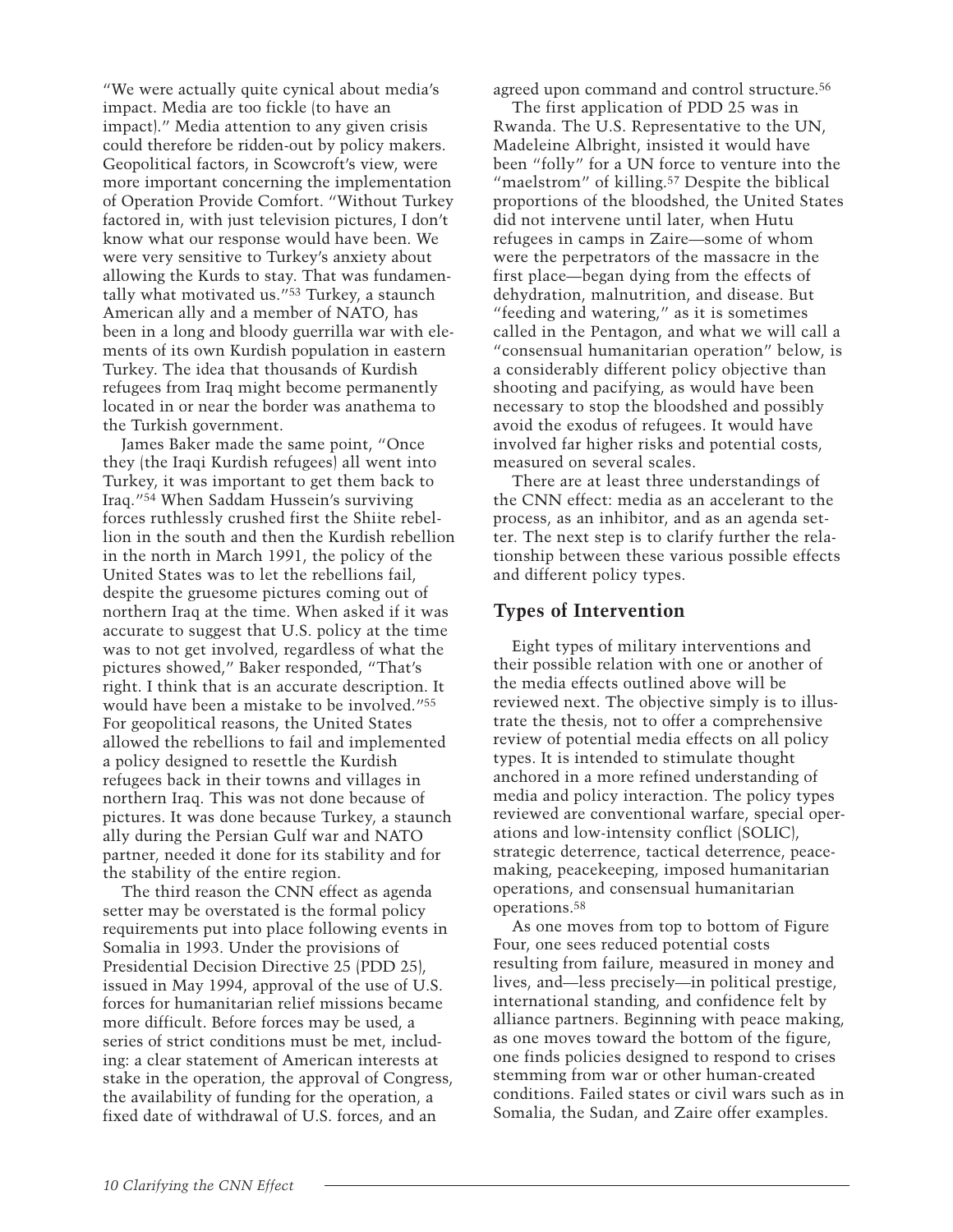| Figure 5.<br><b>Intervention Types and Accompanying Media Considerations</b> |                                                                                                               |                                                                                                                |                                                                                                  |                                                                                                                                              |                                                                                      |  |  |  |  |  |
|------------------------------------------------------------------------------|---------------------------------------------------------------------------------------------------------------|----------------------------------------------------------------------------------------------------------------|--------------------------------------------------------------------------------------------------|----------------------------------------------------------------------------------------------------------------------------------------------|--------------------------------------------------------------------------------------|--|--|--|--|--|
|                                                                              | Policy Goals &<br>Objectives                                                                                  | Likely Media Interest                                                                                          | Government Policy                                                                                | Likely Media Effects                                                                                                                         | Public Opinion                                                                       |  |  |  |  |  |
| <b>Use of Force</b>                                                          |                                                                                                               |                                                                                                                |                                                                                                  |                                                                                                                                              |                                                                                      |  |  |  |  |  |
| <b>Conventional Warfare</b>                                                  | Destruction of enemy<br>and his war-fighting<br>capability.                                                   | Extremely high.                                                                                                | High degree of<br>attempted media<br>control.<br>"Indexed" news                                  | Accelerant.<br>impediment (both<br>types).                                                                                                   | High public interest<br>and attentiveness to it                                      |  |  |  |  |  |
| <b>Strategic Deterrence</b>                                                  | Maintain status quo.<br>Ex.: Cold war.<br>Korean Peninsula.                                                   | Moderate to high<br>interest. Routinized<br>coverage.                                                          | Routine news<br>interaction. White<br>House, DoD, State<br>briefings, etc.                       | During stability, little<br>effect. Accelerate<br>during periods of<br>instability.                                                          | Scrutiny only by<br>attentive public.<br>Expansion of base<br>during instability.    |  |  |  |  |  |
| <b>Tactical Deterrence</b>                                                   | Meet challenge to<br>status quo.<br>Example: Desert<br>Shield. PRC-Taiwan,<br>March 1996.                     | Moderate to high<br>interest but episodic.                                                                     | Controlled but<br>cooperative. Force<br>multiplier.                                              | All three effects, but<br>not necessarily<br>injurious.                                                                                      | Attentive public<br>scrutiny. Latent public<br>opinion a concern to<br>policy makers |  |  |  |  |  |
| <b>SOLIC</b>                                                                 | Counterterrorism.<br>hostage rescue,<br>specialized operations.                                               | High interest,<br>particularly hostage<br>situations, some<br>terrorism.                                       | Secrecy. Barring of all<br>access.                                                               | Impediment<br>(Operational security<br>risk).                                                                                                | Little to no public<br>awareness in most<br>cases.                                   |  |  |  |  |  |
| <b>Peace Making</b>                                                          | Third party imposition<br>of political solution by<br>force of arms.<br>Example: Late<br>Somalia, Yugoslavia. | High interest at initial<br>stages of operation.<br>Variation afterward<br>dependent on level of<br>stability. | Volatile conditions.<br>Danger in reporting.<br>Access with risk.<br>Impediment (both<br>types). | Attentive public<br>scrutiny. Latent public<br>opinion a concern to<br>policy makers                                                         |                                                                                      |  |  |  |  |  |
| <b>Peace Keeping</b>                                                         | Bolster an accepted<br>political solution by<br>presence of third party.                                      | Moderate interest<br>unless accord is<br>destabilized.                                                         | Generally unrestricted<br>access to theater of<br>operation.                                     | Impediment<br>(emotional impediment<br>most likely).                                                                                         | Attentive public<br>scrutiny. Latent public<br>opinion a concern to<br>policy makers |  |  |  |  |  |
| <b>Imposed Humanitarian</b><br><b>Operations</b>                             | Forceful, apolitical aid<br>policy                                                                            | Low /moderate interest<br>unless violence ensues.                                                              | Volatile conditions.<br>Reporting risky.                                                         | Impediment (emotional<br>impediment most<br>likely). Attentive<br>public scrutiny. Latent<br>public opinion a<br>concern to policy<br>makers |                                                                                      |  |  |  |  |  |
| Consensual<br>Humanitarian<br><b>Operations</b>                              | Agreed humanitarian<br>assistance.                                                                            | Initial operation met<br>by moderate to low<br>interest.<br><b>Operations Other Than War</b>                   | Unrestricted, even<br>encouraged media<br>coverage.                                              | Media effect unlikely.                                                                                                                       | Attentive public<br>scrutiny.                                                        |  |  |  |  |  |
|                                                                              |                                                                                                               |                                                                                                                |                                                                                                  |                                                                                                                                              |                                                                                      |  |  |  |  |  |

# *1) Conventional Warfare*

The stakes are highest in conventional warfare, which also generates the greatest media and public interest. Reprising the difficulties found between the military and the media in wartime is not necessary here.59 Experience in recent wars indicates that when and where possible, the military will attempt to control the movements of journalists and the content of their reports, behavior rooted in the two concerns outlined above: fear that the "wrong" pictures will undermine public or congressional support for the effort and, second, that journalists will inadvertently disclose tactical or strategic information to the enemy.

Pool systems, prior clearance of dispatches, and other forms of censorship will continue to be a part of military planning for conventional warfare. At the same time, high public interest and the journalist's ambition and sense of independent professionalism will lead to efforts to avoid and undermine the military's attempts to control them. The media will be assisted in these efforts by the greater mobility provided to them by smaller, light-weight equipment capable of point-to-point transmissions from anywhere to anywhere on Earth.

In conventional warfare, media are most likely to serve as accelerants and impediments in the policy process. It is highly unlikely that media content alone might in some fashion lead the United States into a conventional war. The degree to which media serve as accelerants to decisionmaking in war, and the degree to which this is necessarily injurious cannot be answered in the abstract. The answer depends on the cir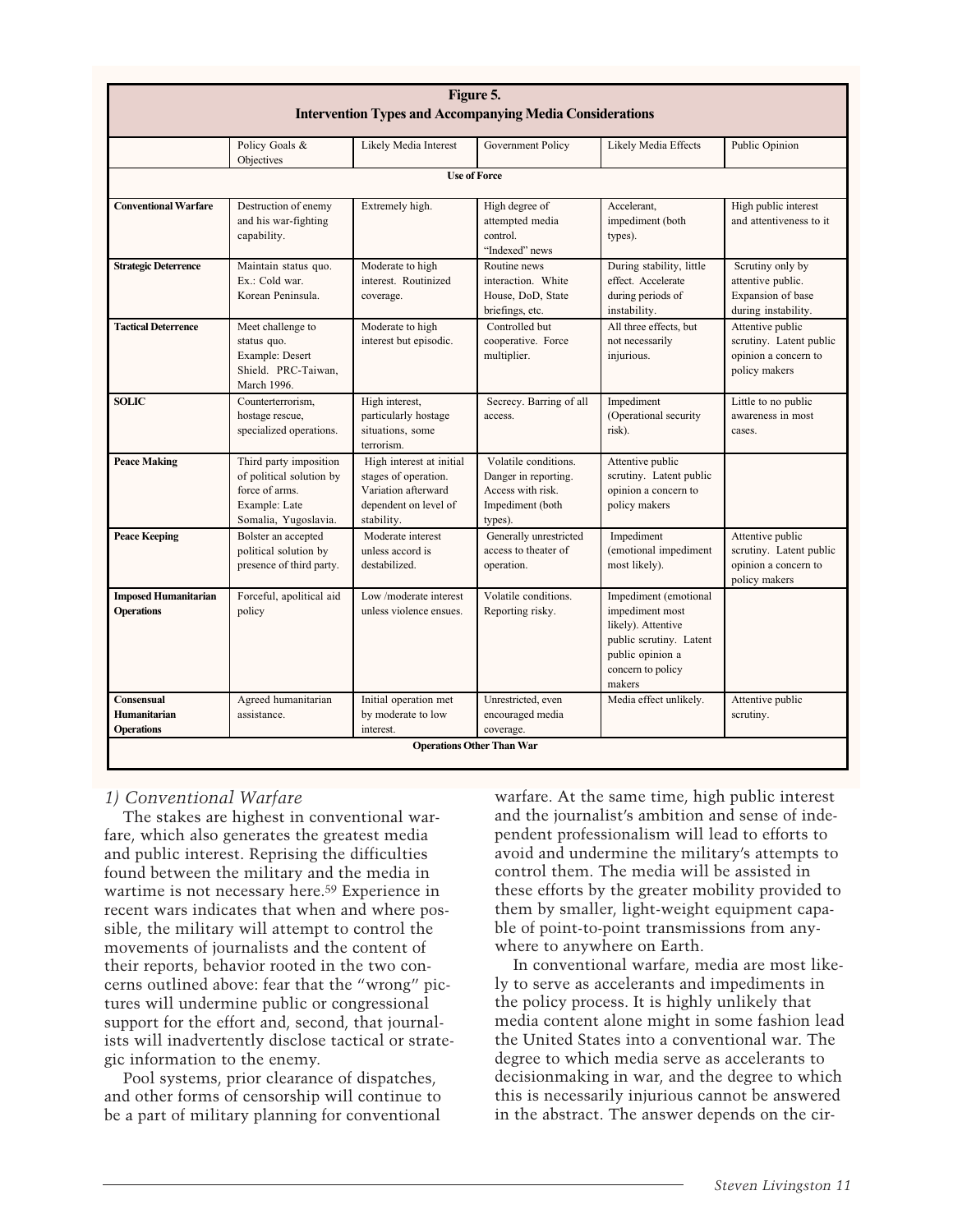cumstances and the resourcefulness of the policymakers. The same is true of the possibility that pictures may undermine public support for the war. As Colin Powell remarked, pictures may just as well make people "madder."

The media effect of greatest concern to the military in conventional warfare is their ability to provide adversaries sensitive information. In an era of highly mobile, decentralized, global, real-time media, the risks to operational security are considerable.

## *2) Strategic Deterrence*

Deterrence may be defined as "the persuasion of one's opponent that the costs and/or risks of a given course of action he might take outweigh its benefits."60 Persuasion, of course, involves communication. The idea is to communicate a willingness to use force with the hope that, ironically, it will negate the necessity to do so. The movement of force and a projected willingness to use it is an important component of deterrence. It can take the form of a long-term deployment, such as was the case in Western Europe during the Cold War, the continued positioning of forces on the Korean Peninsula, the more recent stationing of U.S. troops in Macedonia, and the stationing of mostly Air Force units in southern Turkey. The objective is to maintain the status quo.<sup>61</sup>

Typically, media coverage of strategic deterrent operations during times of relative stability will be highly routinized. Regular correspondents assigned to institutional settings such as the State Department, the Defense Department, White House, and foreign correspondents in the regions of the operation, will monitor usually incremental developments over an extended time period. The level of media and public interest will vary according to the perceived stability of the situation, that is, according to the perceived effectiveness of deterrence. Signs of instability, such as the rash of North Korean incursions into the demilitarized zone between the two Koreas in 1996, will spark an increase in attention. The likely media effect is subtle. Elite debate and dialog in columns and opinion journals regarding the best way to maintain (or perhaps dissolve) the status quo is most common. Except during times of crisis, foreign policy debate of this sort is commonly left to the "attentive public" and policy elite. Television, with a few exceptions, does not dwell on such matters, again except during times of instability, such as when the Eastern Bloc and Soviet Union collapsed.

## *3) Tactical Deterrence*

Deterrence may also come in the form of a rapid response to tactical developments, such as the deployment of a Navy carrier group or rapid reaction force to some trouble spot in the world. In these circumstances media interest is likely to be extremely high, as is almost always the case of troop deployments in circumstances of potential conflict.

With tactical deterrence, global media are often important and valuable assets to the military, particularly when time is short and conditions are critical. Admiral Kendell Pease, Chief of Information for the United States Navy, has called global media in such circumstances a "force multiplier." After showing a CNN video clip of carrier-based U.S. fighter-bombers taking off on a practice bombing run against an implied Iraqi target during Desert Shield, Pease explained that the Navy had arranged for a CNN crew to be aboard the carrier to film the "hardware in use" and to "send a message to Saddam Hussein." The Iraqis, the Navy realized and counted on, monitored CNN.62 "The same thing is going on now," said Pease "in Taiwan."63 Prior to Taiwan's March 1996 elections, which China opposed and threatened to stop with military force if necessary, the Clinton administration sent two aircraft carrier groups to the seas off Taiwan. Television crews accompanying the Navy ships sent pictures of the American defenders to the Chinese and the rest of the world.

By using media as a "force multiplier" in conjunction with deterrent force, U.S. policy makers are, in effect, attempting to create a "CNN effect" in the policymaking of a potential or actual adversary. As Richard Haass noted at the beginning of this paper, global, real-time media should not be regarded solely as an impediment or obstacle to policy makers. It may just as well be an asset.

## *4) SOLIC*

Special operations and low-intensity conflict (SOLIC) is a general term applied to an array of military missions employing highly trained and specialized commando forces. Navy Seals, Army Rangers, special operations wings of the Air Force, and the Delta force offer examples of units typically involved in SOLIC. SOLIC missions include counter-terrorism operations, hostage rescue, and during conventional warfare, infiltration into enemy territory. During the Persian Gulf war, many of the Scud missile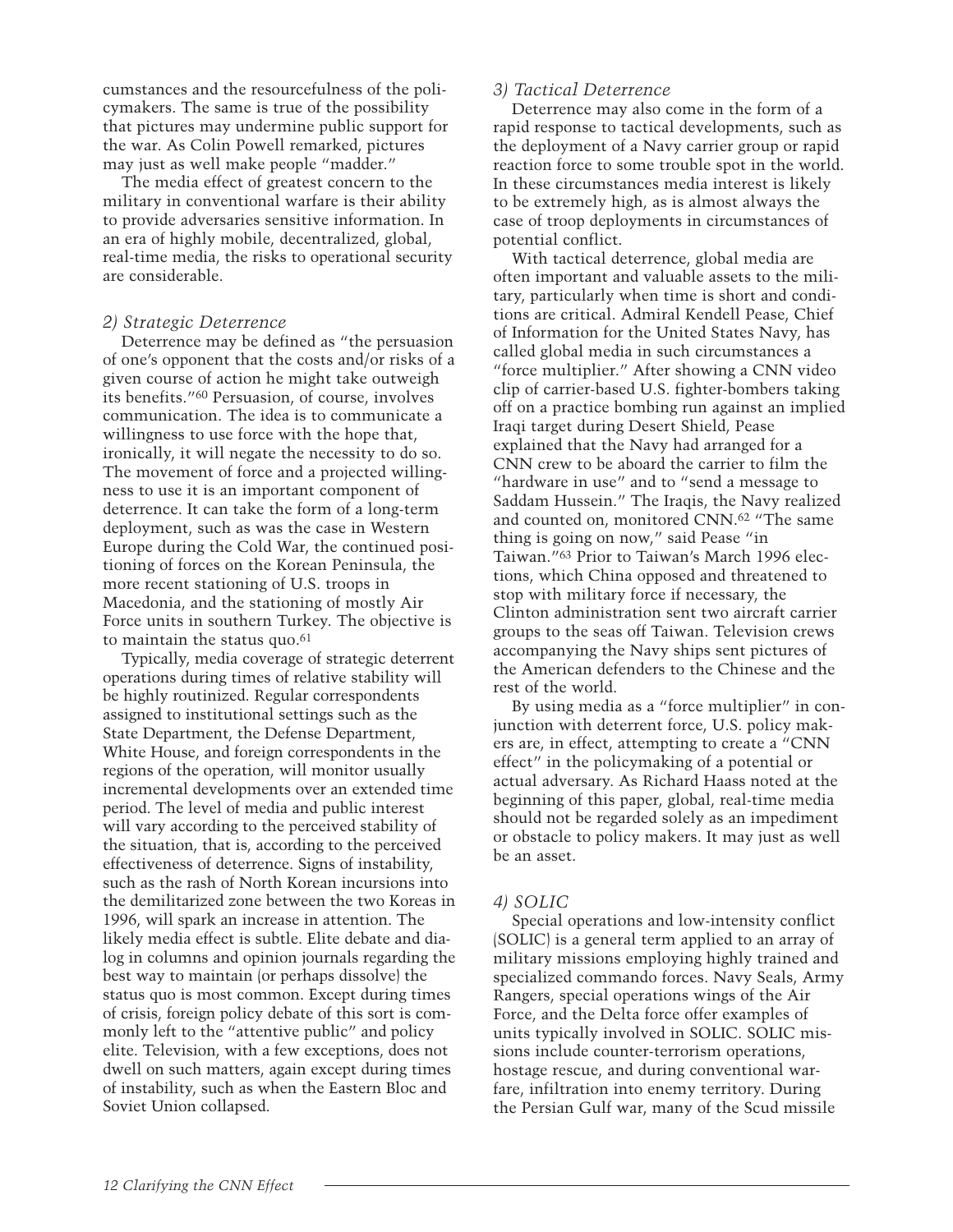batteries in Iraq were destroyed by special operations units, rather than by airstrikes.

SOLIC operations take place in hostile environments, are usually limited in scope, and are conducted in an envelope of extreme secrecy. In fact, for years the most elite of the American military units involved in counter-terrorism/ hostage rescue operations, Delta Force, was not publically acknowledged. The necessity of secrecy makes SOLIC operations the most sensitive to media coverage. The disclosure of an operation would, in all likelihood, lead to its termination. It is unlikely other forms of media effects would be associated with SOLIC, though it is conceivable that special operations units may be activated, for example, in response to some highly publicized situation involving hostages.

## *5) Peacemaking*

With peacemaking operations we begin a discussion of several "non-traditional" military missions, each differentiated by subtle but important features. Peacemaking, also sometimes referred to as "robust peacekeeping" and "aggravated peacekeeping," presupposes that one or more parties to a conflict are not interested in peace and do not agree to the presence of outsider peacekeepers. Ergo, such an outside force is a heavily armed. On the other hand, while there is little or no peace in a peacemaking environment, there is considerable restraint in the use of force. Peacekeeping is distinguished from conventional war by its objectives in using violence, if necessary. In war, the objective is to inflict massive destruction on an enemy. In peacemaking, the goal is to create the conditions necessary for the implementation of an accord. In a sense, the goal of *peacemaking* is to create the environment required for *peacekeeping* operations discussed below.

The hostile, unstable nature of the peacemaking environment means media and public interest is likely to be extremely high, at least initially. As with peacekeeping, if and when a sense of stability is established, media interest will diminish accordingly. Also as with peacekeeping, the most likely potential media effect with peacemaking is as an emotional impediment. Casualties may undermine public and elite support for the operation. Knowing this, opponents of peace may deliberately target peacemaking forces. Due to the hostile nature of the environment and the potential for open conflict between the peacemakers and one or more of the hostile forces in the war, operational

security is also a concern. Descriptions of peacemaker capabilities may serve as a "force multiplier," but if it is too detailed it may just as well suggest vulnerabilities of the peacemaking force. Furthermore, it is feasible that in highly unstable, fluid situations, media content may accelerate decisionmaking. Finally, it seems unlikely, particularly after implementation of PDD 25, that media content *alone* will lead to U.S. involvement in risky peacemaking operations.

## *6) Peacekeeping*

In peacekeeping missions, lightly-armed forces are deployed in a "permissive environment" to bolster a fragile peace. A permissive environment is one in which the outside military force is welcome in sufficient measure by all combatants to allow for relative safe operation. Haass describes peacekeeping as the deployment of force "in a largely consensual framework in which there are at most only periodic, relatively isolated, and small-scale breakdowns of the peace."64 Their role is relatively passive.

As with all U.S. troop deployments, the news media will show considerable interest in peacekeeping operations, though after a period of apparent stability, media interest is likely to flag. U.S. peacekeeping forces in Macedonia offer an example. Coverage, to the degree there is any, will be limited to the elite press, such as *The New York Times*. Television, at best, will pay only passing interest. Media interest will rise in direct proportion to the sense of potential instability. Put another way, the more fragile the peace the peacekeepers are there to protect, the greater will be media and public interest. If the situation appears unstable, and political leaders have not made the case that American national interests are involved in preserving the peace, media coverage of casualties may quickly undermine support for the mission. Here the media effect is an emotional impediment. Operational security, though a concern, is not central. Peacekeeping missions are often "transparent" in any case, an openness in operations that is meant to suggest evenhandedness.

### *7) Imposed Humanitarian Interventions*

As the title implies, imposed humanitarian interventions differ from peacekeeping operations in that the scope of their objectives is more limited. Examples of imposed humanitarian interventions are Somalia after December 1992 but before the summer of 1993, Iraq since April 1991, and in and around Sarajevo in 1994. The objectives are limited to providing food,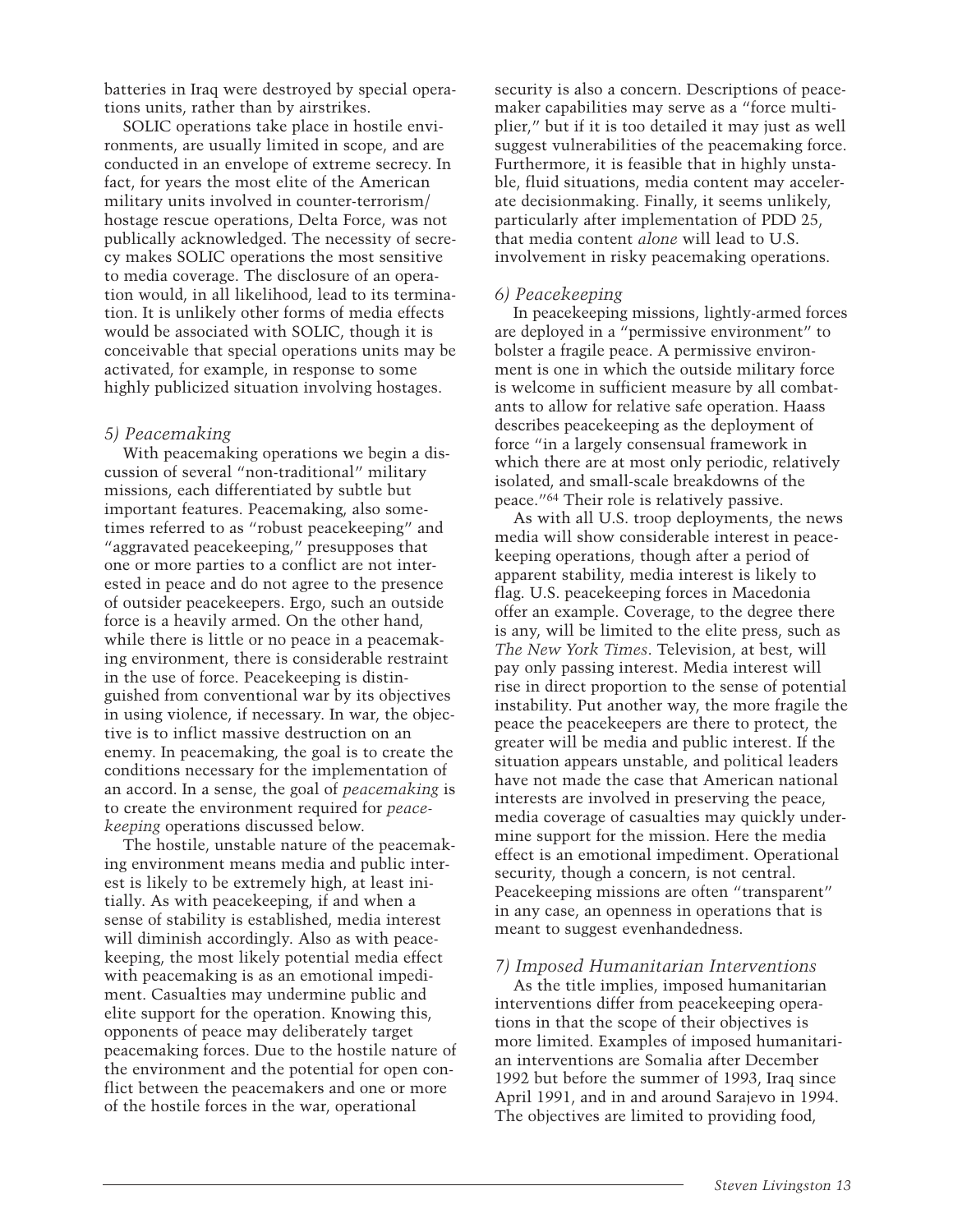medicine, clean, safe water, and a secure but limited geographical location.65 Whereas the mission of a peacekeeping operation is to maintain a fragile status quo (peace), and the mission of a peacemaking operation is to impose a political solution, by force of arms if necessary, on one or more sides to a conflict, the mission of an imposed humanitarian intervention is to feed and care for a population in need.

In large measure, in these circumstances the military is used for their technical capabilities, such as water purification, field medicine, and, most importantly, logistical capabilities. With strategic airlifters, the American military is unmatched in its ability to move massive amounts of cargo great distances to almost any sort of terrain.

Media interest is likely to be quite high, particularly at the beginning with the introduction of U.S. troops, as discussed earlier. This will be particularly true if correspondents can operate safely in the secure zone established by the military. One of the very legitimate and understandable reasons so little coverage was given to the massacres in Rwanda prior to the Goma refugee coverage was the inability of journalists to move about safely in Rwanda.66

Though media content alone is not likely to lead to an imposed humanitarian intervention, it cannot be ruled out. The media effect of greatest potential in imposed humanitarian missions is as an impediment. The argument for continuation of a policy with possibly little or no direct American interest would be difficult to sustain in the face of pictures of the injured and dead.

#### *8) Consensual Humanitarian Interventions*

Consensual humanitarian intervention, as the name implies, involve the use of the military in addressing the urgent needs of a distressed population. As with imposed humanitarian interventions, consensual humanitarian interventions are intended to save lives, not alter political circumstances on the ground through the use of force.67 The U.S. response to a devastating cyclone that hit Bangladesh on May 3, 1991 offers an example. In the midst of Operation Provide Comfort in northern Iraq, the U.S. military sent military teams to assist the survivors. U.S. assistance to refugees in Goma, Zaire in 1994 is another example of a consensual humanitarian intervention.

Consensual humanitarian interventions are relatively low-cost, not only in material resources but also in terms of the potential political capital at stake. Because American soldiers are working in a relatively permissive environment, political leaders face relatively little risk in deploying them on such a mission. What risk there is may be found in a general sense of unease that pervades such missions, at least with some, over the possibility that "mission creep" will lead to a deeper involvement, as happened in Somalia. If truly consensual, and if it remains so, there will probably be little sustained media interest in the story.

#### *Shifts in Media-Policy Effects*

Each operation outlined above tends to offer different sensitivities to media content. Further, the potential effects in question are interactive. Shifts in policy will produce changes in media coverage, just as media coverage may change policy. U.S. policy in Somalia offers an example of the dynamic interactive nature of foreign policy making and media coverage.

From late 1991 to about July 1992, the U.S. policy response to the worsening conditions in Somalia was non-military in nature, with relief operations working through the auspices of nongovernmental organizations, the Office of Foreign Disaster Assistance, the International Committee of the Red Cross, and UN agencies. As noted above, during this time there was practically no media attention to Somalia. In August 1992, the Bush administration undertook a *consensual humanitarian intervention,* transporting relief supplies to Somalia using military cargo planes. A small contingent of security and other support personnel were also involved. With Todd Eachus, I have argued elsewhere that media content had no effect on this decision, contrary to popular belief. Instead, it resulted from a number of bureaucratic and domestic political (presidential campaign) considerations.68 That is not to say that media did not play a role in the unfolding policy developments. With the introduction of American military personnel in August, media coverage of Somalia skyrocketed, not because conditions had worsened, but because Americans were there.

The continued fighting and banditry in Somalia made the environment there something less than consensual; not all of the players on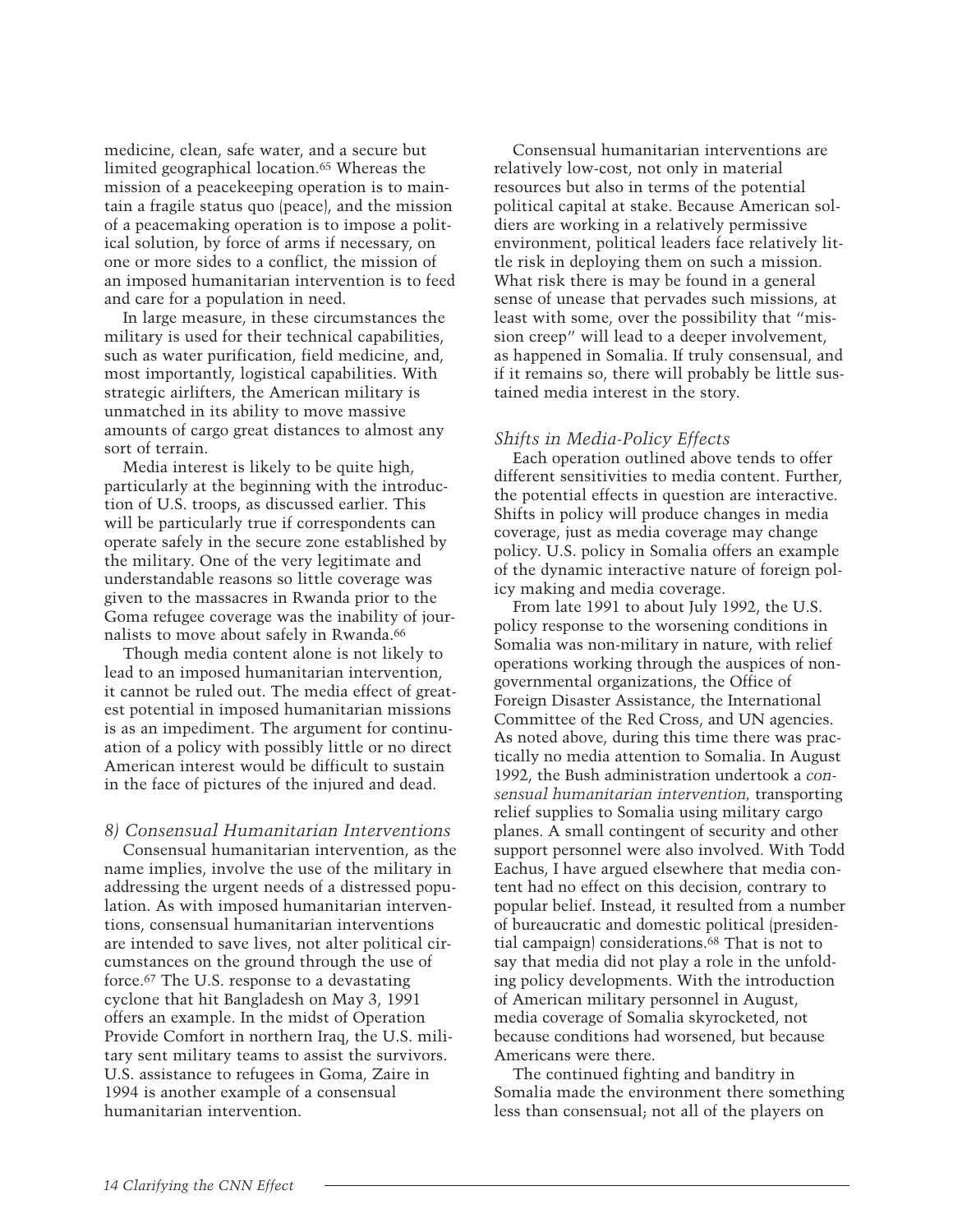the ground agreed that giving food and other forms of aid to those in need was necessarily a good idea. As a result, in December the Bush administration sent in Marines to provide secu rity. At that point the policy changed, for the third time, and became an *imposed humanitari an intervention.* Media attention, as Figure Two indicates, rose accordingly .

Then, by the summer of 1993, the Clinton administration and its counterparts in the UN allowed the mission in Somalia to become something else again. It drifted into becoming a *peacemaking* operation. The problem the administration created for itself in the process was found in the fact that it had not put an appropriate force structure on the ground—the troops and equipment necessary to achieve the new political mission. Whereas humanitarian missions, strictly speaking, do not pursue politi cal objectives, at least not in theor y, peacemak ing missions do. More importantly, the Clinton administration failed to build the political sup port with Congress, opinion leaders, and the American public necessary for sustaining a more demanding political mission in Somalia. As a result, the policy was derailed in October 1993, as is often said, with the pictures of a dead American body on macabre display in Mogadishu. Different policies with different types and levels of media scrutiny produced dif ferent results.

## **Conclusion**

Each policy outlined above obviously has dif ferent objectives, actual and potential costs, and operational requirements. As a result, the level of interest media have and the potential conse quence of that interest vary substantially. Befor e we can make theoretical and empirical progress in understanding the effects of media on foreign policy we must refine the debate to meaningful terms. The grand, interesting, and often heated debate about the "CNN effect" will continue to fail us. unless we distill it into its constituent parts. That means speaking more precisely about the likely effects relative to specific policies.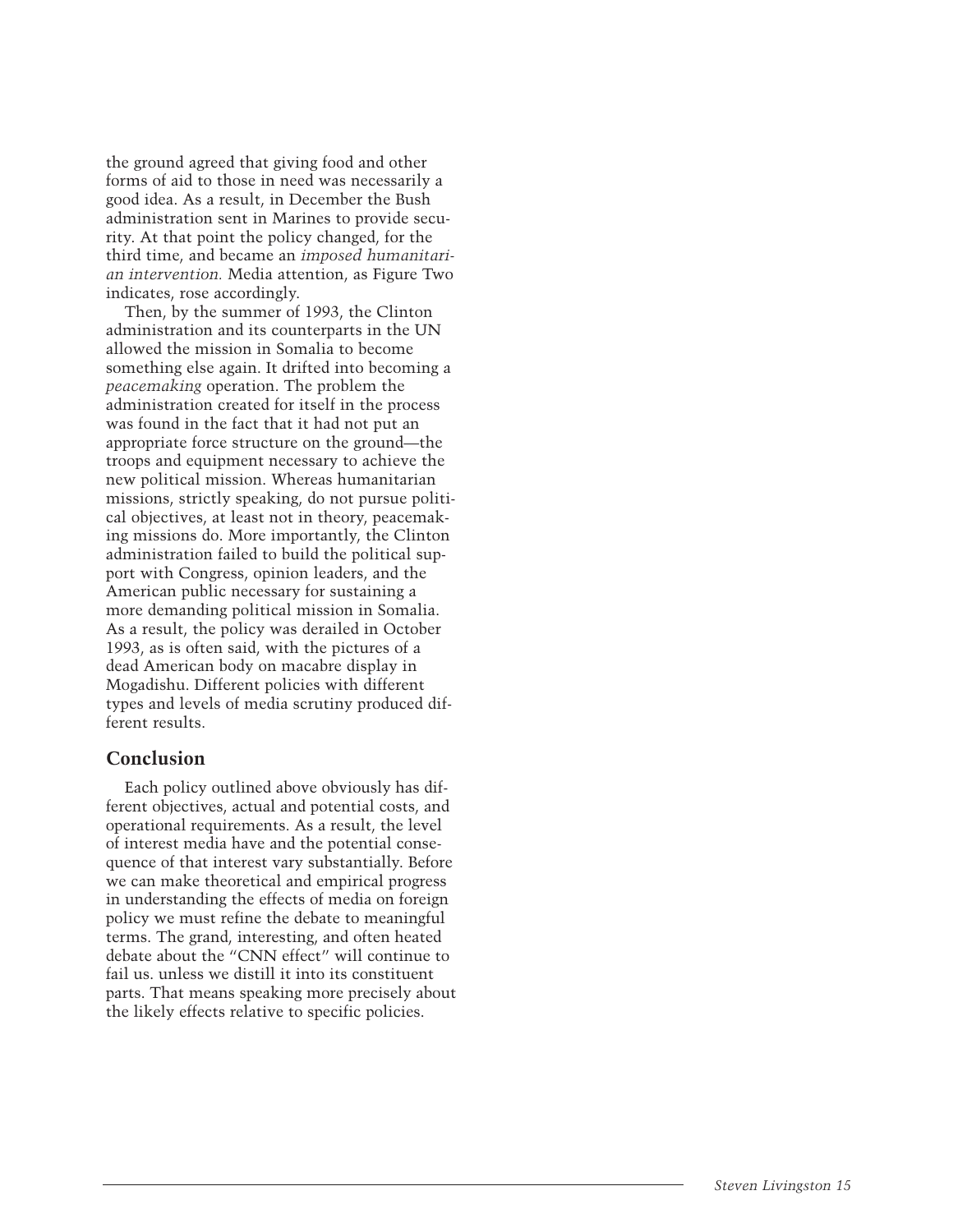# **Endnotes**

1. James Schlesinger, "Quest for a Post-Cold War Foreign Policy," *Foreign Affairs*, Winter 1992. On-line without pagination. See also Richard N. Haass, "Paradigm Lost," *Foreign Affairs*, Winter 1995. On-line without pagination.

2. James Schlesinger, "Quest for a Post-Cold War Foreign Policy." See also Richard N. Haass, "Paradigm Lost," *Foreign Affairs*, Winter 1995, on-line without pagination, and James F. Hoge, Jr., "Media Pervasiveness," *Foreign Affairs*, Summer 1994, on-line without pagination.

3. Charles Krauthammer, "Intervention Lite: Foreign Policy by CNN," The *Washington Post*, February 18, 1994, p. 25.

4. Nik Gowing, "Real-time Television Coverage of Armed Conflicts and Diplomatic Crises: Does it Pressure or Distort Foreign Policy Decision Making?," Working Paper 94-1, The Joan Shorenstein Center on the Press, Politics and Public Policy, John F. Kennedy School of Government, Harvard University, p. 9. See also Johanna Neuman, *Lights, Camera, War: Is Technology Driving International Politics?* (St. Martins Press, 1995) and Warren Strobel, "The CNN Effect," *American Journalism Review,* May 1996, p. 32; Hearing Before the Committee on Foreign Affairs, U.S. House of Representatives, 103rd Congress, second session, April 26, 1994, p. 5. See also "For the Record," The *Washington Post*, April 27, 1994, p. A22.

5. The Robert R. McCormick Tribune Foundation-George Washington University conference on Military, Media, and Humanitarian Crises, held on the campus of The George Washington University, May 5, 1995.

6. This does not exhaust the possibilities, of course. Murray Edelman pointed out in several important works *(Constructing the Political Spectacle, Political Language)* that the policy process often acts in reverse of what has just been implied. At times, particular policy goals are first identified by officials. Second, a problem of sufficient emotional or symbolic importance is then offered as a justification for adopting a set of favored solutions.

For example, reducing Iraq's ability to conduct hostile actions against its neighbors was a policy goal of the Bush administration in the fall and winter of 1990. The administration needed to find ways to frame American interests there as something more compelling than protecting oil. Secretary of State James A. Baker's "It's jobs, jobs, jobs" just didn't do the trick. Instead, the administration and its allies at Hill & Knowlton, a Washington public relations firm, were able to cast Saddam Hussein as Adolph Hitler and create emotionally compelling but factually unsound stories about Iraqi soldiers removing Kuwaiti babies from incubators (See William Dorman and Steven Livingston in *Taken By Storm,* W. Lance Bennett and

David Paletz (eds.) (Chicago: University of Chicago Press, 1994)). Desired policy was achieved by creating compelling news stories and frames.

I do not mean to suggest that the analytical framework offered here explains more than a portion of the foreign policy process. Not all policy is the result of media content. There are many sources of policy. And just as often as media influences policy, media themselves are the instruments of policymakers. If we assume some portion of policy and policy outcomes are the result of media content (knowing also that media content is itself often a reflection of policy), what might those effects be?

7. James F. Hoge, Jr., "Media Pervasiveness," *Foreign Affairs*, Summer 1994. On-line without pagination.

8. Nicholas Burns, "Talking to the World About American Foreign Policy," *The Harvard International Journal of Press/Politics,* Fall 1996. Vol. 1, No. 4. pp. 10-14.

9. Author interview with James A. Baker III, Houston, Texas, May 13, 1996. See also James A. Baker, III, *The Politics of Diplomacy: Revolution, War & Peace, 1989-92* (G.P. Putnam's Sons, 1995) p. 103.

10. Author interview with Margaret Tutwiler, Alexandria, Virginia, March 29, 1996.

11. The Robert R. McCormick Tribune Foundation-George Washington University conference on Military, Media, and Humanitarian Crises. May 5, 1995.

12. Frank J. Stech, "Winning CNN Wars," *Parameters,* Autumn 1994, p. 38.

13. The Robert R. McCormick Tribune Foundation-George Washington University conference on Military, Media, and Humanitarian Crises. May 5, 1995.

14. The Robert R. McCormick Tribune Foundation-George Washington University conference on Military, Media, and Humanitarian Crises. May 5, 1995.

15. Michael R. Beschloss, "Presidents, Television, and Foreign Crises," (Washington, D.C.: The Annenberg Washington Program, 1993) p. 9.

16. Beschloss, "Presidents, Television, and Foreign Crises," p. 10.

17. Ibid.

18. Author interview with Marvin Kalb, Shorenstein Center on the Press, Politics and Public Policy, Harvard University, May 29, 1996.

19. Author interview with Tutwiler. See also Baker, *Politics of Diplomacy,* p. 34.

20. Nicholas Burns, "Talking to the World About American Foreign Policy," *The Harvard International Journal of Press/Politics,* Fall 1996. Vol. 1, No. 4. pp. 10-14.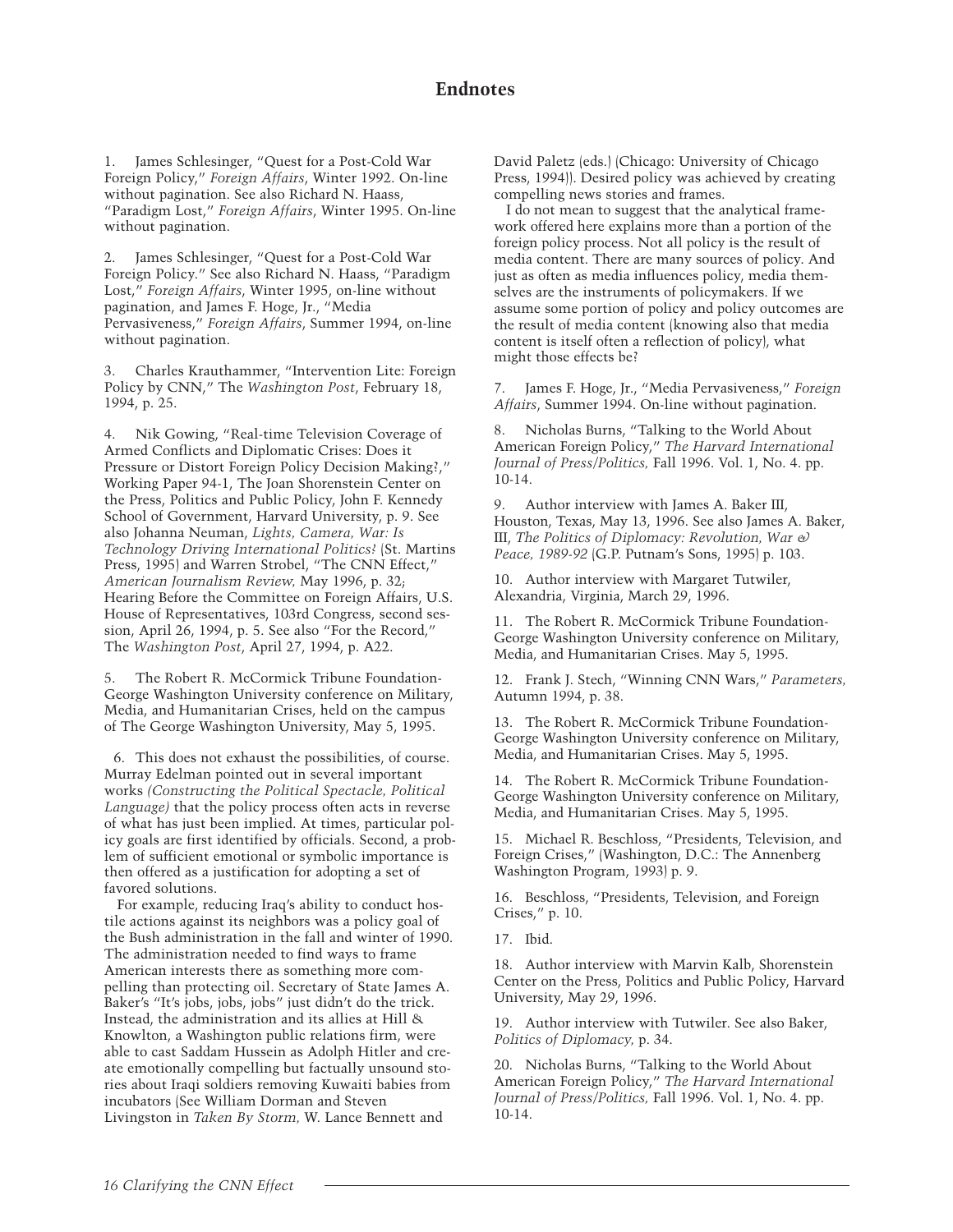21. Maureen Dowd, "War Introduces a Tougher Bush to the Nation," The *New York Times,* March 2, 1991. How much this has proven to be the case is an open question.

More recently, Thomas Friedman wryly remarked that if the Vietnam syndrome was eliminated in 1991, then it has been replaced by the "Gulf War syndrome." The Gulf War syndrome "says that the U.S. will engage in military operations abroad only if they take place in a desert with nowhere for the enemy to hide, if the fighting can be guaranteed to last no more than five days, if casualties can be counted on one hand, if both oil and nuclear weapons are at stake, if the enemy is a madman who will not accept any compromise, and if the whole operation will be paid for by Germany and Japan." Thomas Friedman, "Global Mandate," The *New York Times,* March 5, 1995, p. 15.

On a more general level, the role of public opinion in U.S. foreign policy has been the subject of considerable debate. See Donald L. Jordan and Benjamin I. Page, "Shaping Foreign Policy Opinion: The Role of Television," *Journal of Conflict Resolution,* June 1992, pp. 227-241; Philip J. Powlick, "The Sources of Public Opinion for American Foreign Policy Officials," *International Studies Quarterly,* Vol. 39, 1995, pp. 427-451.

22. See B. Drummond Ayers, Jr., "A Common Cry Across the U.S.: It's Time to Exit," The *New York Times*, October 9, 1993, p. 1.

23. Ayers, "A Common Cry" p. 1. It may well have been the case that once the October battle occurred the Clinton Administration seized the opportunity to extricate itself from a situation not of its choosing. The pictures were less an impediment and more an opportunity, unfortunate as it otherwise was.

24. John J. Fialka, *Hotel Warriors: Covering the Gulf War* (Washington, D.C.: The Woodrow Wilson Center Press, 1991), p. 2.

25. Fialka, *Hotel Warriors,* p. 1.

26. RW. Apple, "Correspondents Protest Pool System," The *New York Times*, February 12, 1991, p. 14.

27. "Editors Criticize Picture Limits," The *New York Times*, February 21, 1991, p. 14.

28. Barrie Dunsmore, *The Next War: Live?*, The Joan Shorenstein Center on Press, Politics and Public Policy, Harvard University, March 1996, p. 9. Edward N. Luttwak has questioned whether television plays a role at all in creating an intolerance of casualties, suggesting it is a "superficial explanation." He noted that the Soviets demonstrated such an intolerance, despite the fact that Soviet television was not allowed to show the sort of gruesome pictures that are of concern to some policy-makers in the U.S. He instead suggested that the smaller average size of families in contemporary post-industrial society has concentrated emotional familial capital into fewer children, therefore raising the level of sacrifice in war to intolerable levels. Edward N.

Luttwak, "Where are the Great Powers?; At Home With the Kids," *Foreign Affairs*, (Summer 1994), online without pagination.

29. Jarol B. Manheim, "Managing Kuwait's Image During the Gulf Conflict," and William A. Dorman and Steven Livingston, "News and Historical Content: The Establishing Phase of the Persian Gulf Policy Debate," in W. Lance Bennett and David L. Paletz (eds.) *Taken By Storm: The Media, Public Opinion, and U.S. Foreign Policy in the Gulf War* (Chicago: University of Chicago Press, 1994). See also Jarol B. Manheim, *Strategic Public Diplomacy & American Foreign Policy: The Evolution of Influence* (Oxford: Oxford University Press, 1994).

30. W. Lance Bennett, "Marginalizing the Majority: Conditioning Public Opinion to Accept Managerial Democracy" in Michael Margolis and Gary Mauser (eds.), *Manipulating Public Opinion* (Pacific Grove, CA.:Brooks/Cole, 1989), pp. 320-361.

31. W. Lance Bennett and Jarol B. Manheim, "Taking the Media by Storm: Information, Cuing, and the Democratic Process in the Gulf Conflict," *Political Communication,* 10, 331-351.

32. Jason DeParle, "Long Series of Military Decisions Led to Gulf War News Censorship," The *New York Times*, May 5, 1991, p. 1.

33. Barrie Dunsmore, *The Next War: Live?*, p. 9.

34. Thanks to Jonathan Moore of the Kennedy School at Harvard for helping me appreciate this important distinction.

35. Author interview with James A. Baker, III., Houston, Texas, May 14, 1996.

36. Jessica Mathews, "Policy Vs TV," The *Washington Post*, March 8, 1994, p. A19.

37. Michael Mandelbaum, "Foreign Policy as Social Work," *Foreign Affairs*, January 1996, on-line without pagination.

38. Mandelbaum, "Foreign Policy as Social Work," unpaginated.

39. Stanley Hoffmann, "In Defense of Mother Teresa: Morality in Foreign Policy," *Foreign Affairs*, March 1996, on-line without pagination.

40. Hoffman, "In Defense of Mother Teresa."

41. United States Mission to the United Nations, *Global Humanitarian Emergencies,* 1996, p. 1.

42. David C. Unger, "Taking Haiti," The *New York Times Magazine,* October 23, 1994, p. 50. Jim Hoagland has also noted this "whipsaw effect" of media coverage. "A wave of emotion roiled up by horrific images that demand immediate action" is "pushed back by new sets of heart-rending images. A government initially lambasted for callousness is suddenly vulnerable to accusations of being foolhardy. This whipsaw effect is the politician's nightmare." Hoagland's larger point, however, is that this is a con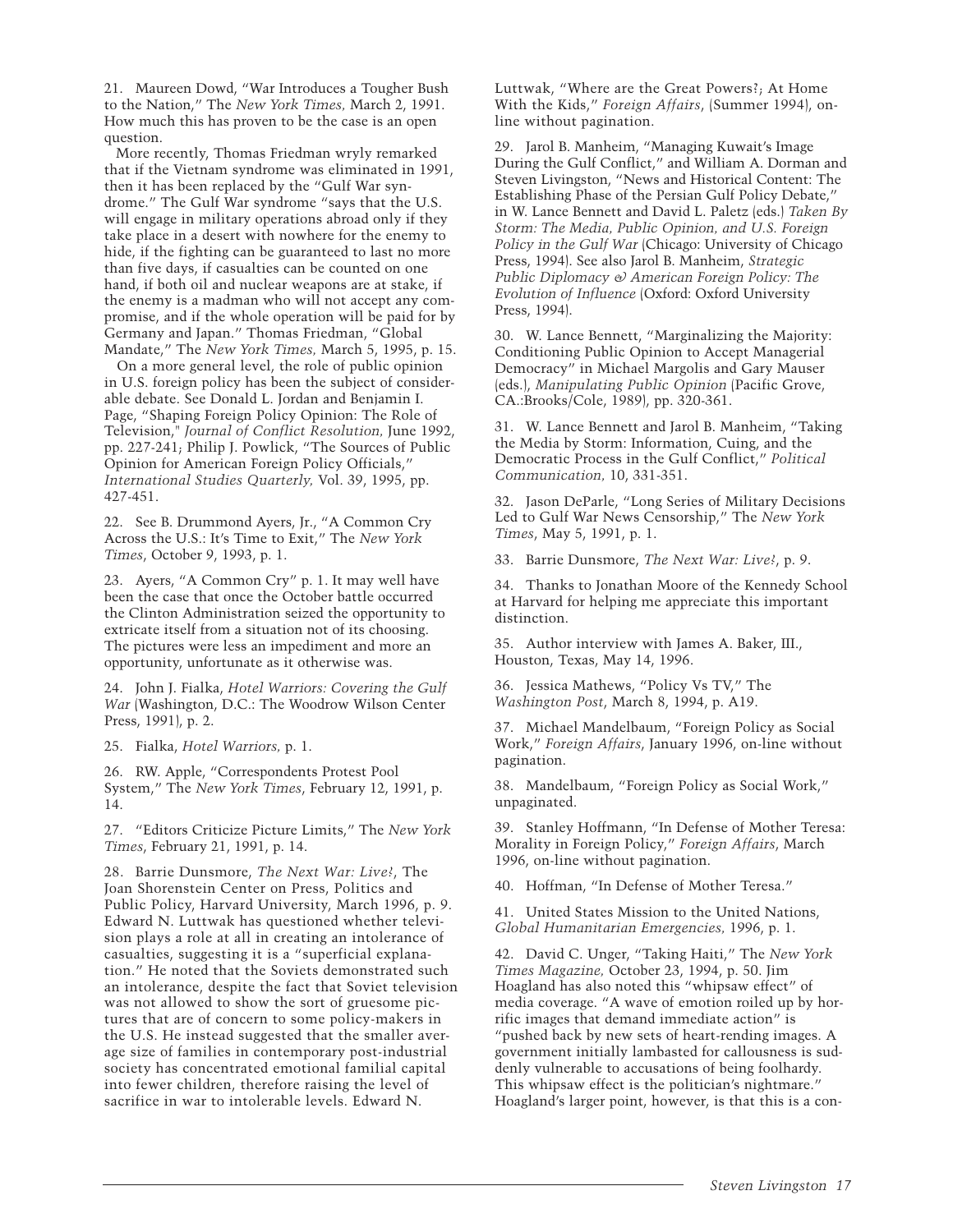dition created by the lack of a clearly articulated foreign policy. (Jim Hoagland, "Don't Blame CNN," The *Washington Post*, March 3, 1994, p. 29.)

43. Andrew Natsios, "Illusions of Influence: The CNN Effect in Complex Emergencies," in *From Massacres to Genocide: The Media, Public Policy, and Humanitarian Crises,* Robert I. Rotberg and Thomas G. Weiss (eds.), (The Brookings Institution, 1996), p. 150.

44. Steven Livingston and Todd Eachus, "Humanitarian Crises and U.S. Foreign Policy: Somalia and the CNN Effect Reconsidered," *Political Communication,* Vol. 12, 1995, pp. 417.

45. Livingston and Eachus, "Humanitarian Crises and U.S. Foreign Policy," p. 417.

46. Livingston and Eachus, "Humanitarian Crises and U.S. Foreign Policy," p. 426.

47. Events in 1993 presented another story. CNN-asimpediment almost certainly explains the withdrawal of U.S. troops from Somalia. My only point here is that CNN-as-agenda-setter does not serve as an acceptable explanation for the intervention in Somalia in 1992.

48. A point made clear to me in interviews of foreign correspondents in Nairobi, Kenya in May 1994.

49. Steven Livingston and Todd Eachus, "Too Little Too Late: American Television Coverage of the Rwanda Crisis of 1994," in Howard Adelman and Astri Suhrke (eds) Untitled (Boulder, CO.: Westview Press, forthcoming).

50. Steven Livingston, "Suffering in Silence: Media Coverage of War and Famine in the Sudan," in *From Massacres to Genocide: The Media, Public Policy, and Humanitarian Crises,* Robert I. Rotberg and Thomas G. Weiss (eds.), (Washington, D.C.: The Brookings Institution, 1996), pp. 68-89. See also Howard Adelman and Astri Suhrke, The International Response to Conflict and Genocide: Lessons from the Rwanda Experience, "Early Warning and Conflict Management," (York, Ontario: Centre for Refugee Studies, York University), pp. 46-48.

51. The figures for Liberia are even more pronounced when one takes into consideration that most of the print news items, and nearly all of the broadcast news items, occurred in April and May 1996, at a time of heavy combat and American evacuation missions to the stricken capital of Monrovia. For The *New York Times*, 43 percent (71 of 164) of the news items to mention Liberia between January 1995 and mid-May 1996 were found in April and half of May 1996. For ABC News, nearly 88 percent (28 of 32) of its reports from Liberia came in April and half of May 1996.

52. Why Bosnia in 1995 and 96? To address this question well would require another study. But certainly high on the list of reasons for the coverage would be NATO's involvement and the deployment of U.S. troops there (as in Somalia).

53. Author interview with Brent Scowcroft,

Washington, D.C., March 27, 1996.

54. Author interview with James A. Baker, III, Houston, Texas, May 14, 1996.

55. Author interview with James A. Baker, III, Houston, Texas, May 14, 1996.

56. Larry Minear and Thomas G. Weiss, *Humanitarian Policies* (Headline Series, Foreign Policy Association, 1995), p. 36.

57. Douglas Jehl, "US is Showing a New Caution on UN Peacekeeping Mission," The *New York Times*, May 18, 1994, p. 1.

58. Each intervention type has been adapted from Richard Haass's *Intervention: The Use of American Military Force in the Post-Cold War World* (Carnegie Endowment Book, 1994)

59. See Nancy Ethiel (series editor) and Steven Livingston (ed), *Reporting the Next War* (Chicago: The Robert R. McMormick Tribune Foundation, 1992), *The Military and the Media: the Continuing Dialogue* (Chicago: The Robert R. McMormick Tribune Foundation, 1993).

60. Alexander L. George and Richard Smoke, *Deterrence in American Foreign Policy: Theory and Practice* (New York: Columbia University Press, 1974), p. 11.

61. Even the Reagan Doctrine's claims to rolling back Communist control was careful not to risk the total destabilization of Europe All-out war on the European continent was not an objective.

62. Author interview with Adm. Kendal Pease, Pentagon, September 1995.

63. Author telephone interview with Adm. Kendal Pease, March 12, 1996.

64. Richard N. Haass, *Intervention: The Use of American Military Force in the Post-Cold War World* (Washington, D.C.: Carnegie Endowment, 1994), p. 57.

65. Haass, *Intervention,* p. 62.

66. I was in Nairobi during this time and saw firsthand the attempts made by correspondents such as Terry Leonard of the Associated Press to get into Rwanda. It was simply too dangerous.

67. Of course, this formulation might be criticized as missing the point that saving lives in political conflict is not apolitical in nature. Certainly in the case of the efforts to save the lives of largely Hutu refugees in Goma and elsewhere in Zaire, the results were not politically neutral. Some of these very refugees were responsible for the massacre of Tutsi and Hutu moderates in the weeks before.

68. Livingston and Eachus, "Humanitarian Crises and U.S. Foreign Policy," p. 41.